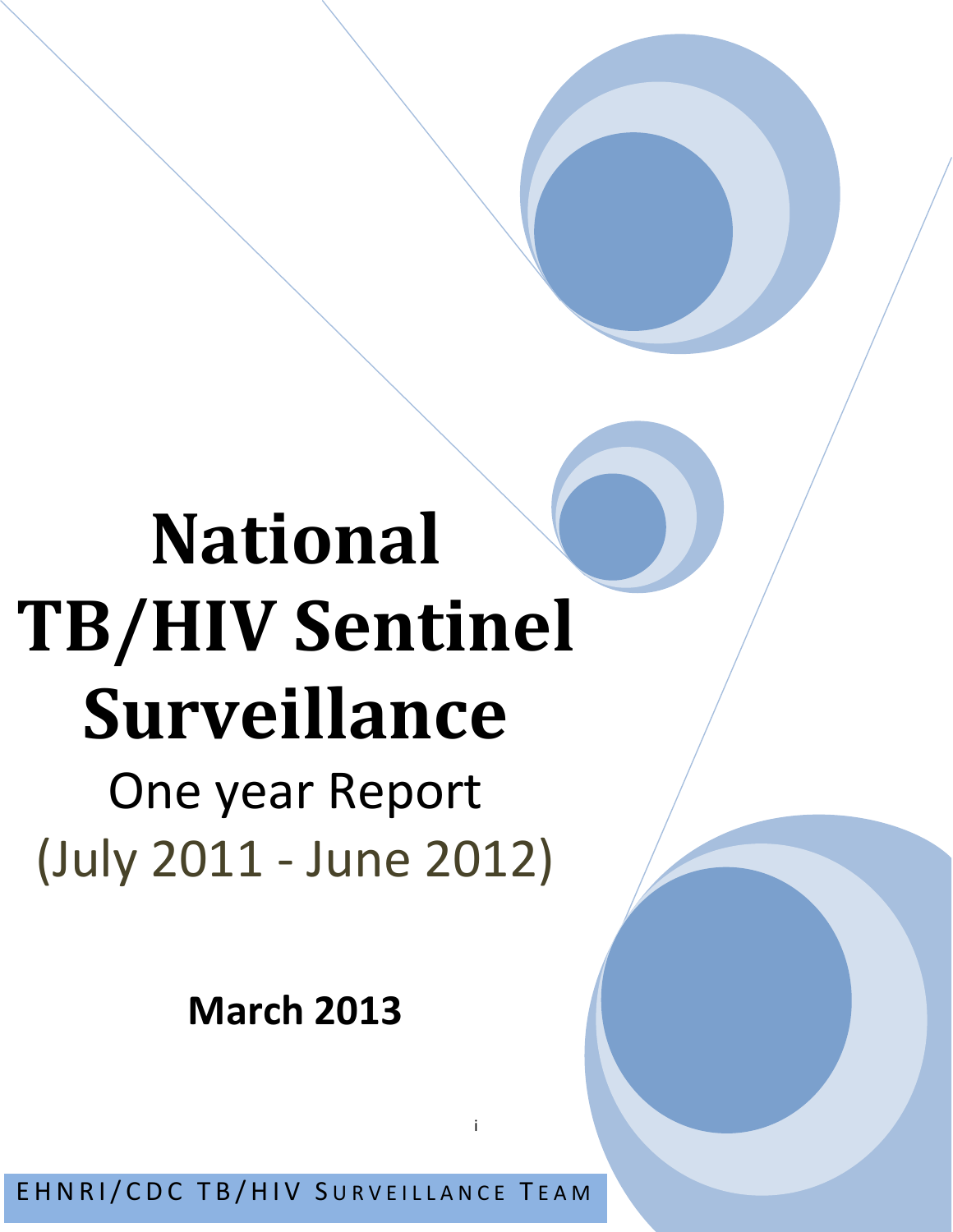# Ethiopian Health and Nutrition Research Institute (EHNRI)/ Ministry of Health (MOH)

With

Technical and financial support of PAPFAR trough

Center for Disease Control-Ethiopia









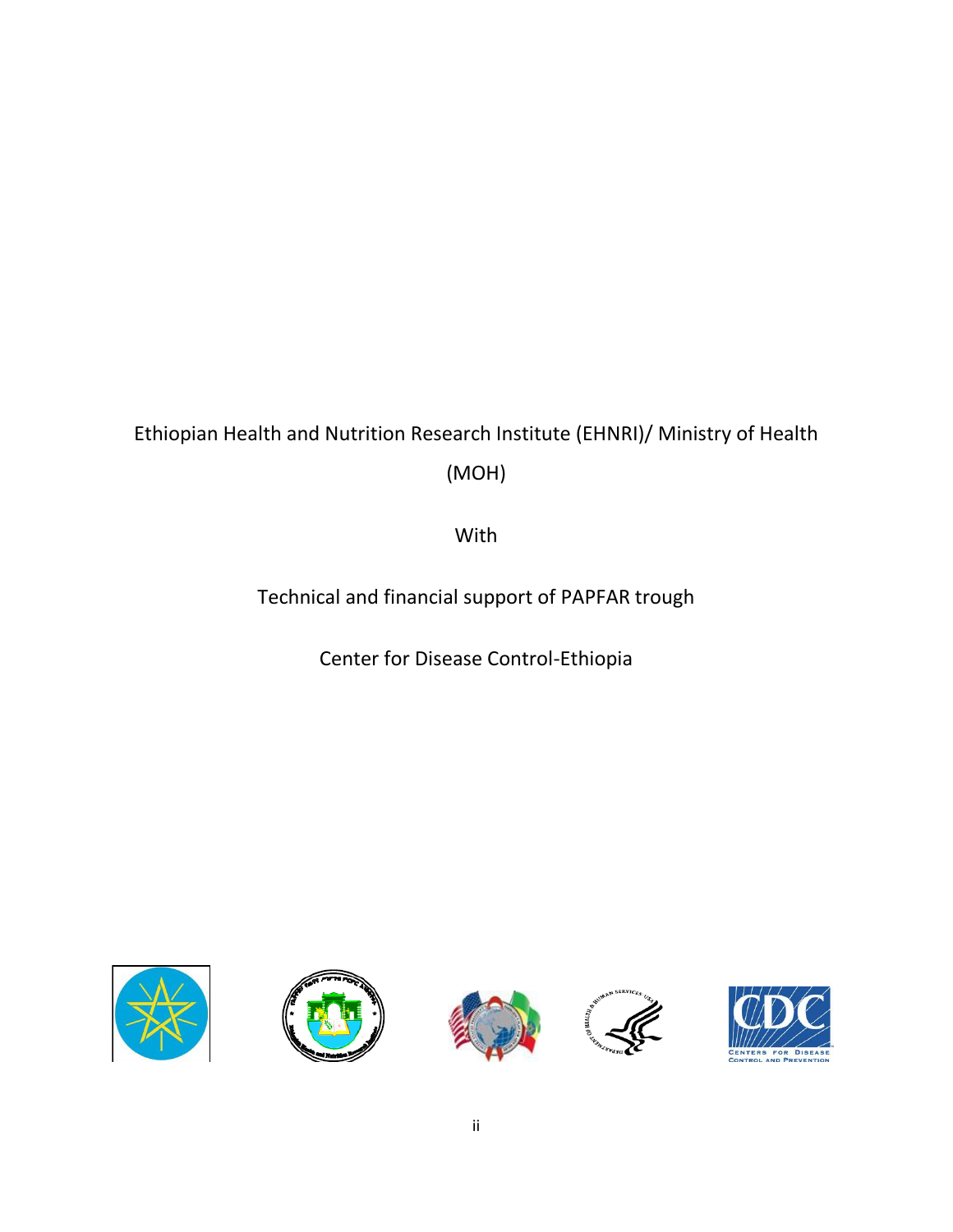# **List of contributors**

- **1. Ethiopian Health and Nutrition Research Institute (EHNRI)**
	- Wegene Tamene
	- Dr. Almaz Abebe
	- Dr. Belete Tegbaru
	- Desta Kassa
	- Asrat Mihirete
	- Kidist Alemayehu
	- Dr. Amha Kebede

### **2. Center for Disease Prevention and Control (CDC)**

- Dr. Frehywot Eshetu
- Jelaludin Ahmed
- Dr. Beniam Feleke
- Ribka Fantu
- Beniam Eskinder
- Dr. Ashenafi Haile
- Dr. Thomas Kenyon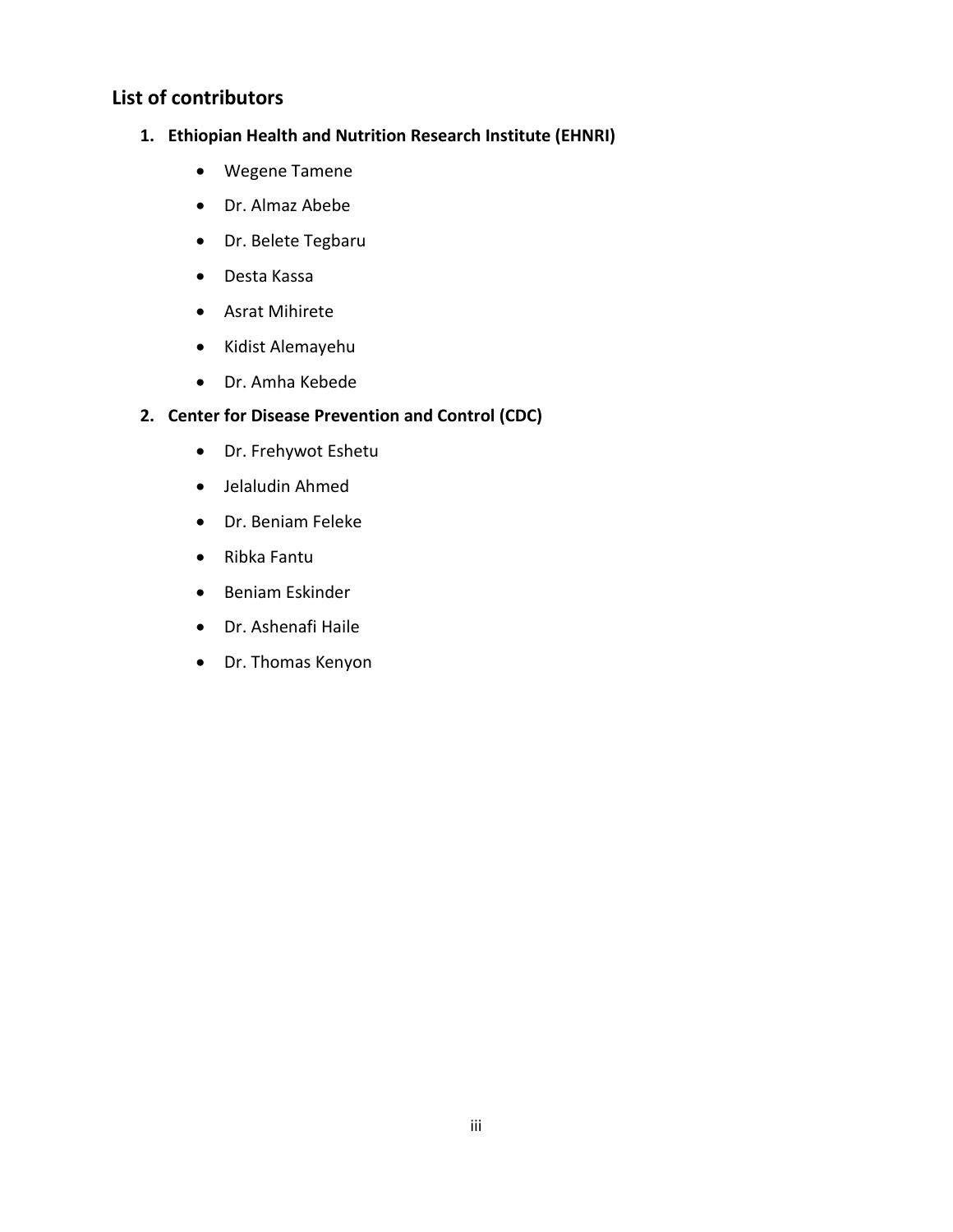# **Table of Contents**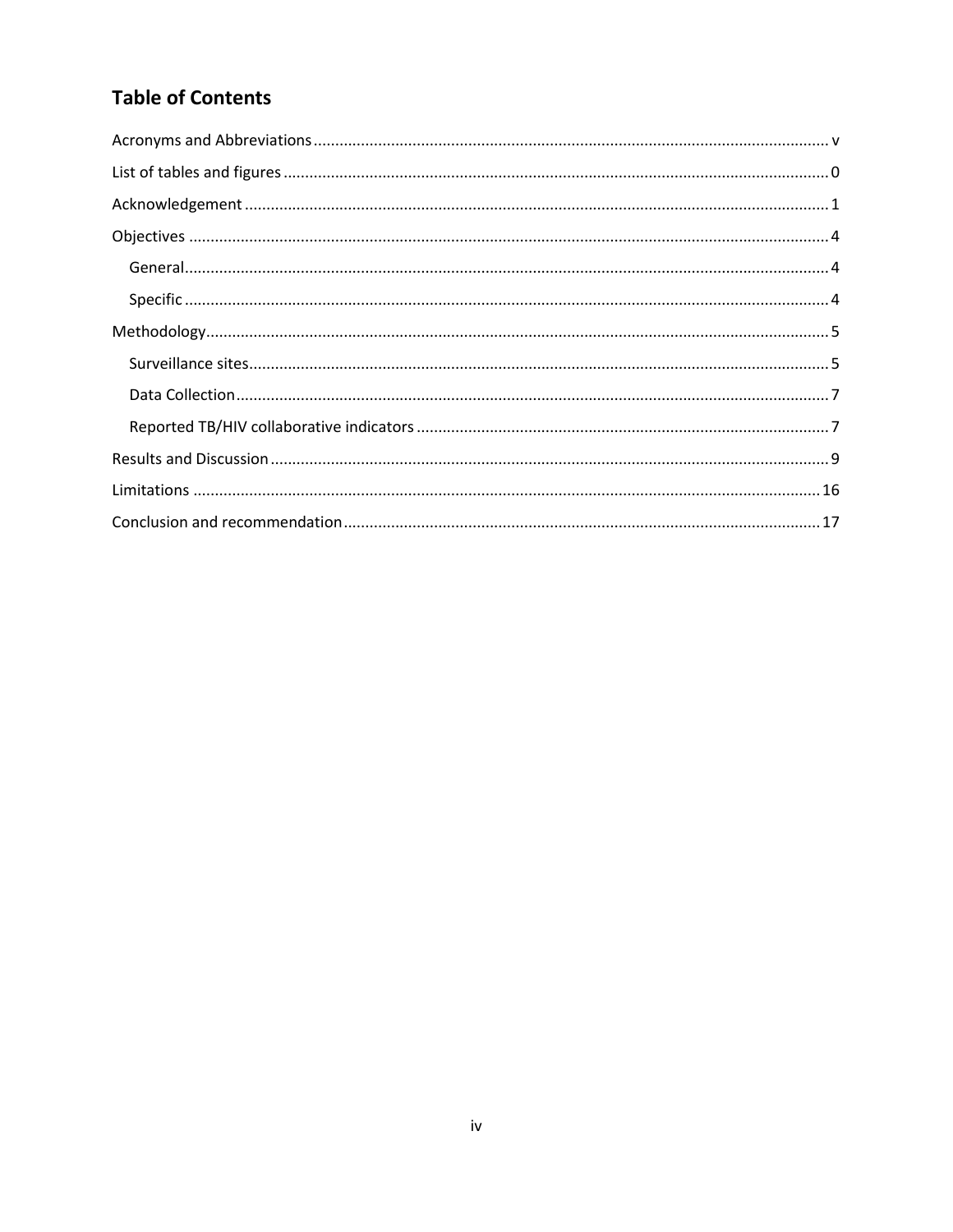# **Acronyms and Abbreviations**

| <b>AFGH</b>     | <b>Armed Force General Hospital</b>                 |  |
|-----------------|-----------------------------------------------------|--|
| <b>ART</b>      | <b>Antiretroviral Therapy</b>                       |  |
| CD <sub>4</sub> | Cluster of differentiation 4                        |  |
| <b>CDC</b>      | <b>Centre for Diseases Control</b>                  |  |
| <b>CPT</b>      | Cotrimoxazole Prophylaxis Treatment                 |  |
| <b>DNA</b>      | Deoxyribonucleic Acid                               |  |
| <b>DOTS</b>     | Directly Observed Therapy Short course              |  |
| <b>EHNRI</b>    | Ethiopian Health and Nutrition Research Institute   |  |
| <b>FMOH</b>     | Federal Ministry of Health                          |  |
| HIV/TB          | Human Immunodeficiency Virus/Tuberculosis           |  |
| $HIV-1$         | Human Immunodeficiency Virus type 1                 |  |
| <b>HMIS</b>     | <b>Health Management Information System</b>         |  |
| <b>IPT</b>      | Isoniazid Preventive Therapy                        |  |
| <b>IRB</b>      | <b>Institutional Review Board</b>                   |  |
| <b>MOH</b>      | Ministry of Health                                  |  |
| <b>PCR</b>      | Polymerase Chain Reaction                           |  |
| <b>PEPFAR</b>   | the U.S. President's Emergency Plan for AIDS Relief |  |
| <b>PH</b>       | Police Hospital                                     |  |
| <b>PICT</b>     | Provided HIV counselling and Testing                |  |
| <b>SERC</b>     | Scientific and Ethical Review Committee             |  |
| TB              | Tuberculosis                                        |  |
| WHO             | <b>World Health Organization</b>                    |  |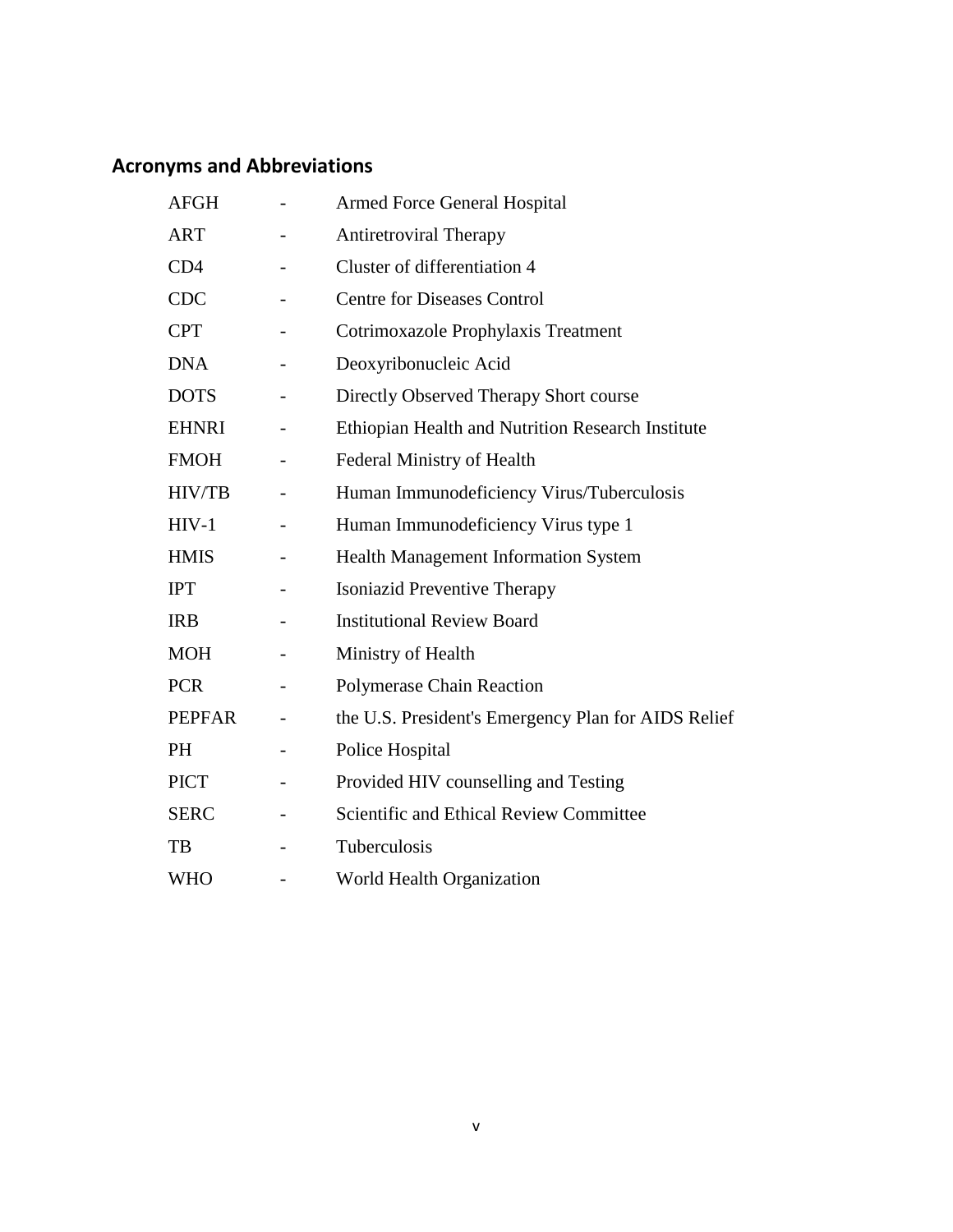# **List of tables and figures**

### **List of Tables**

Table 1: TB/HIV sentinel surveillance sites in different regions of Ethiopia July 2011-June 2012

#### **List of Figures**

Figure 1: Number of clients screened for TB among newly enrolled for HIV care by Region July 2011 to June 2012.

Figure 2: Number of active TB cases detected among HIV positives by Region July 2011 to June 2012.

Figure 3: IPT provision status for newly enrolled HIV positives by Region from July 2011 to June 2012.

Figure 4: Number of TB patients screened for HIV by Region from July 2011 to June 2012.

Figure 5: HIV prevalence among all TB patients by Region from July 2011 to June 2012.

Figure 6: Average CPT Uptake for TB/HIV co-infected patients by Region from July 2011 to June 2012.

Figure 7: ART coverage for TB/HIV co-infected patients by Region from July 2011 to June 2012.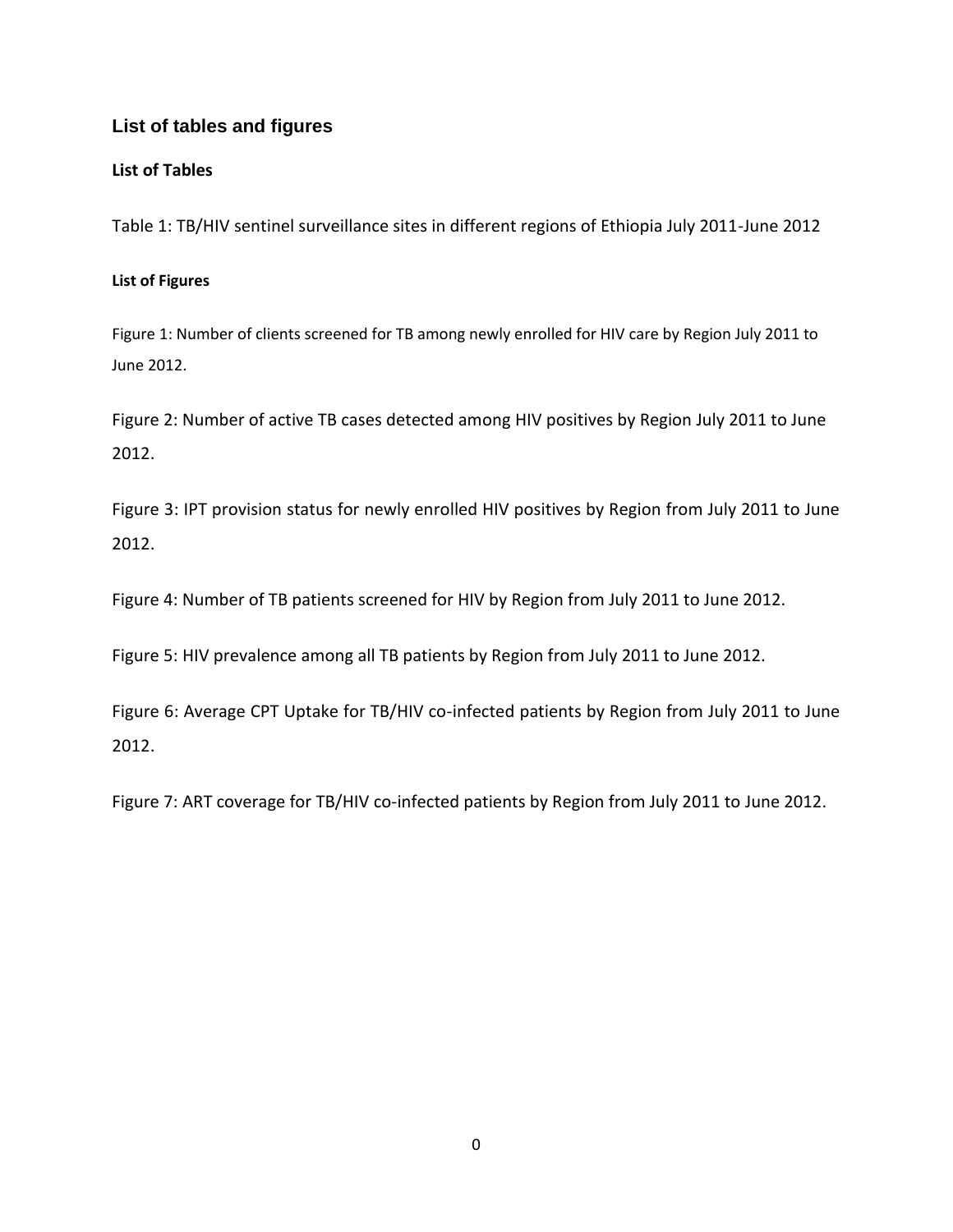# **Acknowledgement**

The Ethiopian Health and Nutrition Research Institute would like to acknowledge those who participated in the preparation, data collection, analysis and write-up of the national TB/HIV surveillance 2012 report. In particular, we acknowledge the EHNRI-CDC surveillance collaborative team that worked relentlessly from the inception until the final generation of this report; we extend our gratitude to CDC-Ethiopia, who generously supported the HIV surveillance program in Ethiopia both technically and financially. We also thank the TB/HIV national TWG members who have contributed in the inception/proposal development of the TB/HIV surveillance. Last but not least, we also thank all Regional Health Bureaus (RHBs) and the TB/HIV sentinel surveillance site staff without whom the surveillance would not have been possible.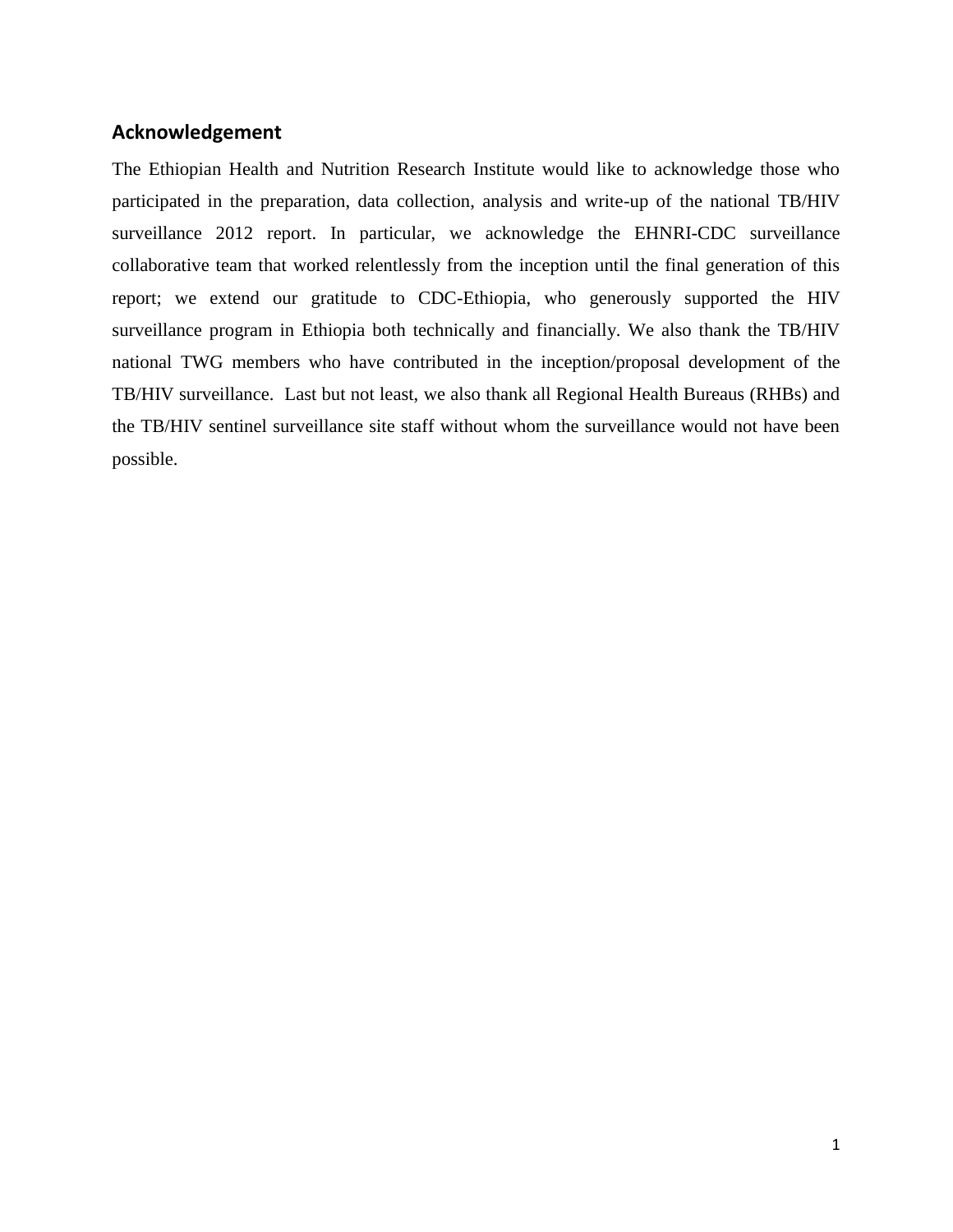#### **Background**

In high HIV prevalent countries, HIV related TB continues to be increasing even in well established TB program. This implies that asserting a very good TB program with effective implementation of DOTS would not be sufficient to control TB (1).

As the HIV/AIDS and TB epidemics have progressed, surveillance has become widely recognized as a critical activity in understanding the trends of the epidemics and in enabling sound strategies to be developed for responding to both. The importance of HIV surveillance in TB patients would be to provide comprehensive HIV care, treatment and support (2).

Developing a national TB/HIV surveillance system would help as an entry point for scaling up collaborative TB/HIV activities. HIV surveillance among TB patients will focus on promoting a high uptake of routine diagnostic HIV testing in the TB care setting, linked to a package of care for TB patients who are found to be HIV positive. The HIV and TB data generated by this approach will be used for improvement of TB/HIV program and the TB program at large. .

Surveillance of HIV among TB patients is increasingly seen as important, as the HIV epidemic has continued to fuel the TB disease and as new solutions have emerged to tackle this developing situation.

The Ethiopian Federal Ministry of Health has started the implementation of a new Health management information system (HMIS) throughout the country. In this new HMIS, all Health Centers and Hospitals providing both TB and HIV/AIDS Services in the country are expected to report nationally only the two key TB/HIV indicators (proportion of HIV screened TB patients and HIV positive TB patients). The number of indicators is limited to two, to simplify the reporting and minimize workload on the health care professionals. The national TB/HIV implementation guideline (2008) published by the MOH, recommends that information on the remaining five TB/HIV indicators could be captured by initiating TB/HIV surveillance system. Therefore these sentinel TB/HIV surveillance will be compiling and disseminating information on all the seven core indicators and avail more information on TB/HIV co-infection for better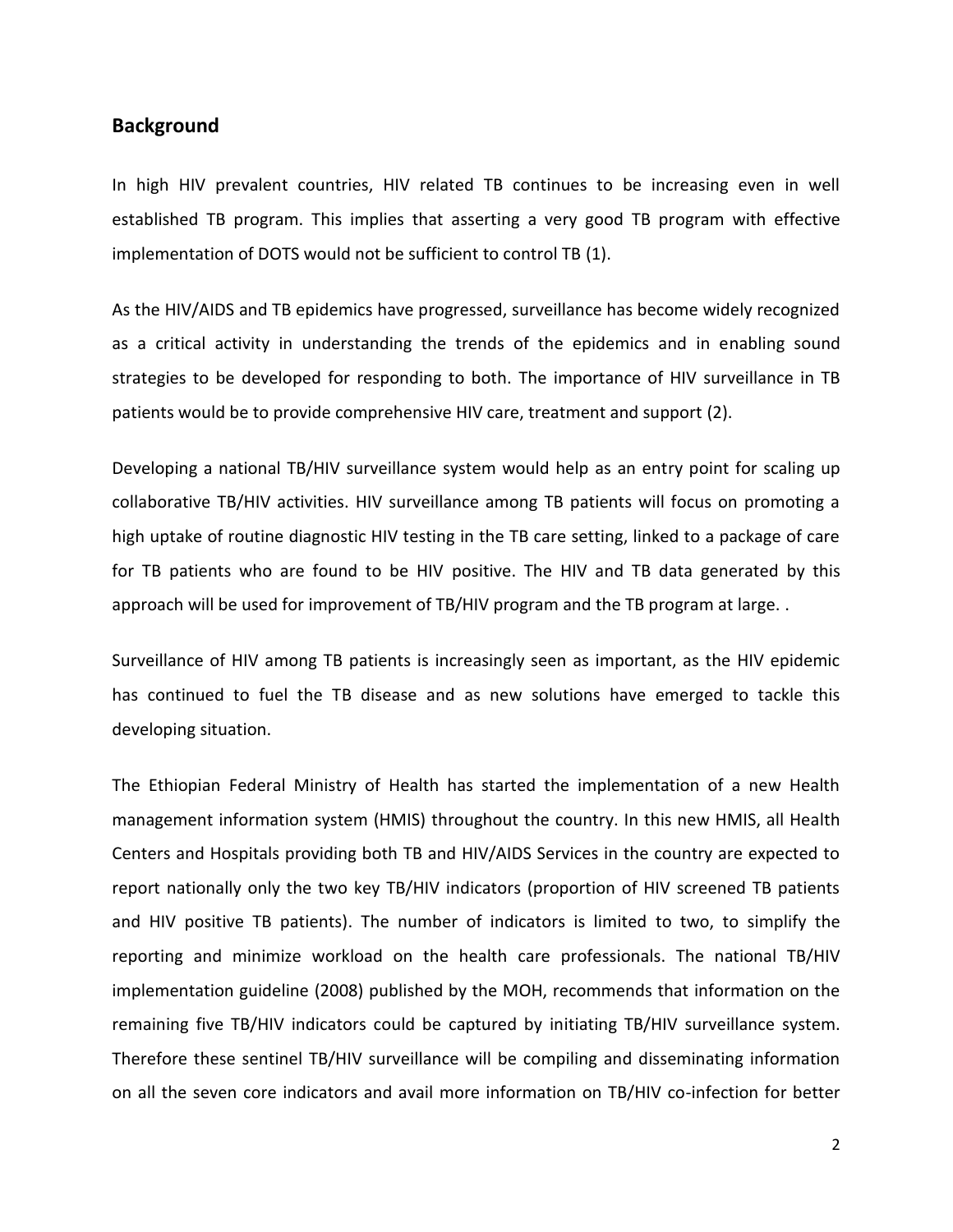program planning and decision making. This will be realized by analyzing data from the routine unit TB and Pre-ART registers available at the sentinel facilities in the country.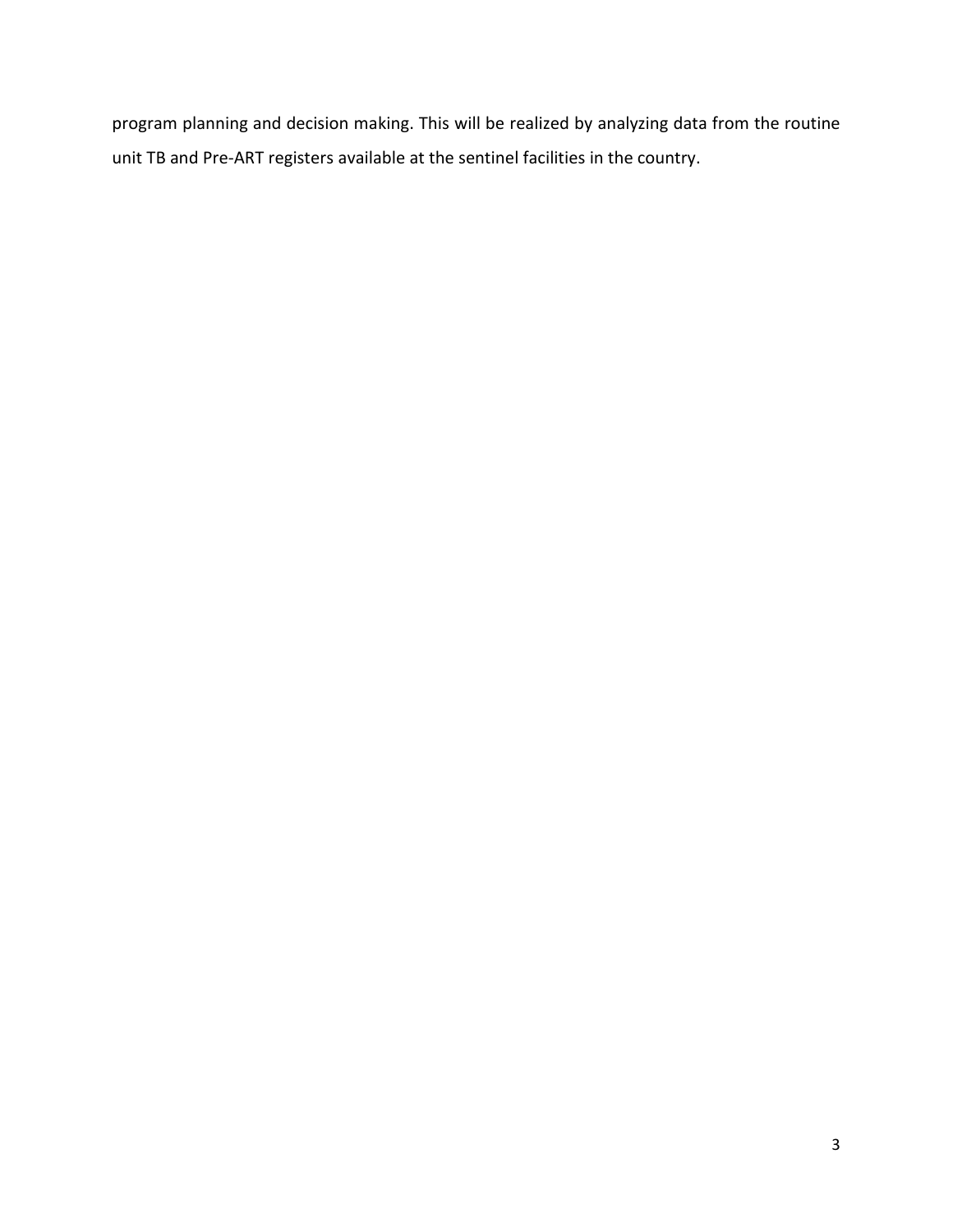# **Objectives**

# **General**

To strengthen the National TB/HIV integrated interventions by analyzing and disseminating dynamic information on the core TB/HIV collaborative activity indicators from routine health service data in the health facilities.

# **Specific**

- To increase political, professional and public awareness on the TB/HIV co-epidemic.
- To provide information for effective TB/HIV program planning including the quantification of the need for ART, Opportunistic Infection drugs and other supplies to TB/HIV co-infected patients.
- To monitor the burden of the HIV epidemic among TB patients and vice versa.
- To monitor and assess the effectiveness of joint strategies aimed at reducing the TB/HIV burden.
- To follow up trends of the TB/HIV co infection over time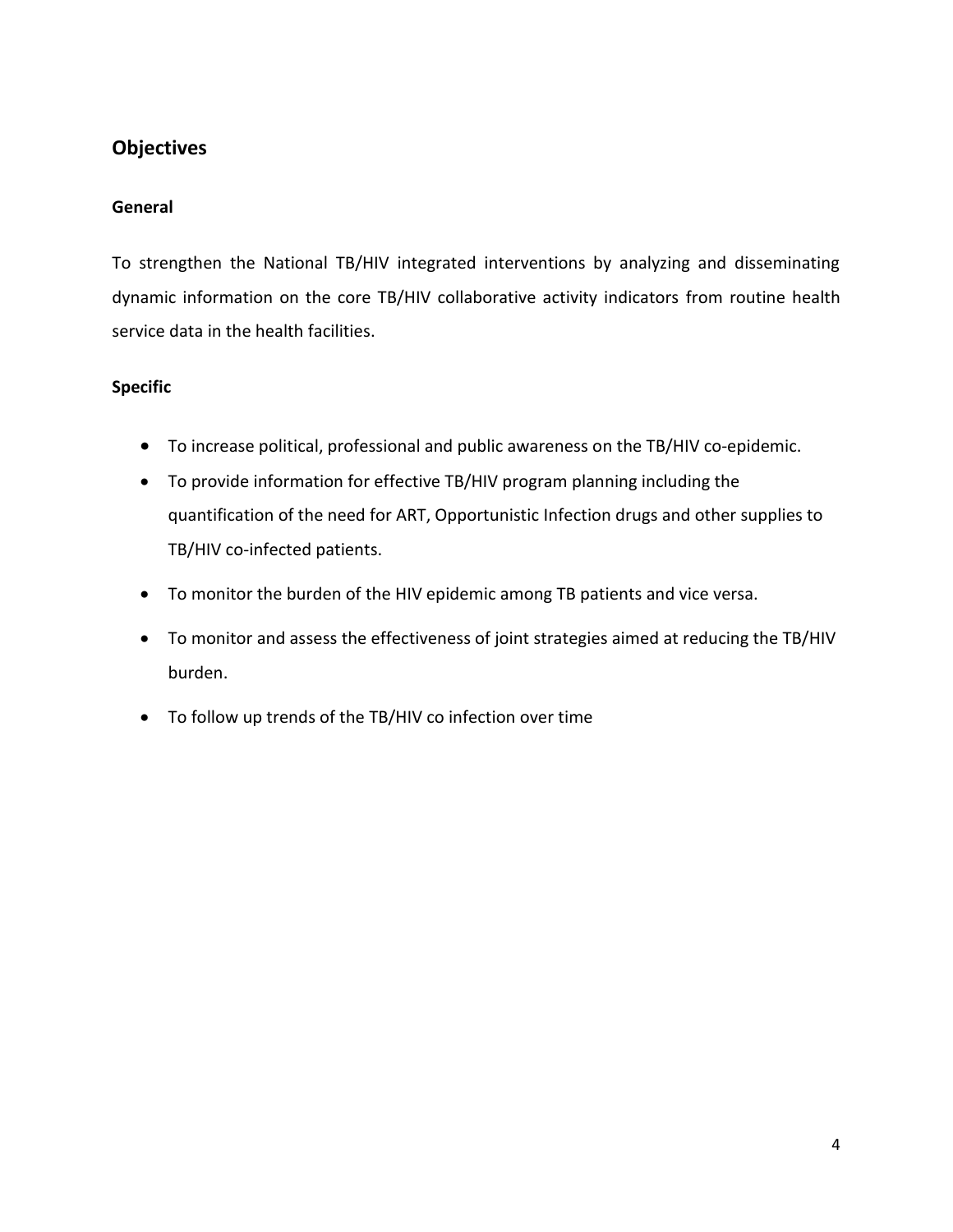# **Methodology**

## **Surveillance sites**

For this year report (July 2011 – June 2012) data were collected on four quarters, a total of 79 health facilities were selected from all regions, including Armed Force and Federal police Hospitals, in consultation with the regional health bureaus and based on following selection criteria's,

- Sites already providing services for TB and HIV care in the outpatient departments or other specialised clinic.
- Representation of different geographic areas of the country and different population groups, including urban and rural populations.
- Inclusion of sites that routinely see a large number of TB cases.
- The inclusion of sites that cover "sentinel populations" such as high-risk groups.
- Sites that the National surveillance unit of the EHNRI in association with Regional Health Bureaus are able to supervise effectively and to provide regular logistic back up and support.

A one year data (from July 2011 to June 2012) were collected on quarterly basis from most sites of different regions of Ethiopia (Table 1) using standard TB/HIV surveillance reporting form. This report includes four quarters data from the TB/HIV surveillance sites. Armed forces and Police Hospitals were excluded from this report for confidentiality reason. The total numbers of health facilities selected are shown below:

| <b>Regions</b> | TB/HIV Hospital sites | TB/HIV Health Center sites |
|----------------|-----------------------|----------------------------|
| Tigray (6)     | Axum                  | Adigrat                    |
|                | Alamata               | Mekele                     |
|                | Humera                |                            |
|                |                       | Megoni                     |

**Afar (4)** Dupti **Contract Assets** Asayat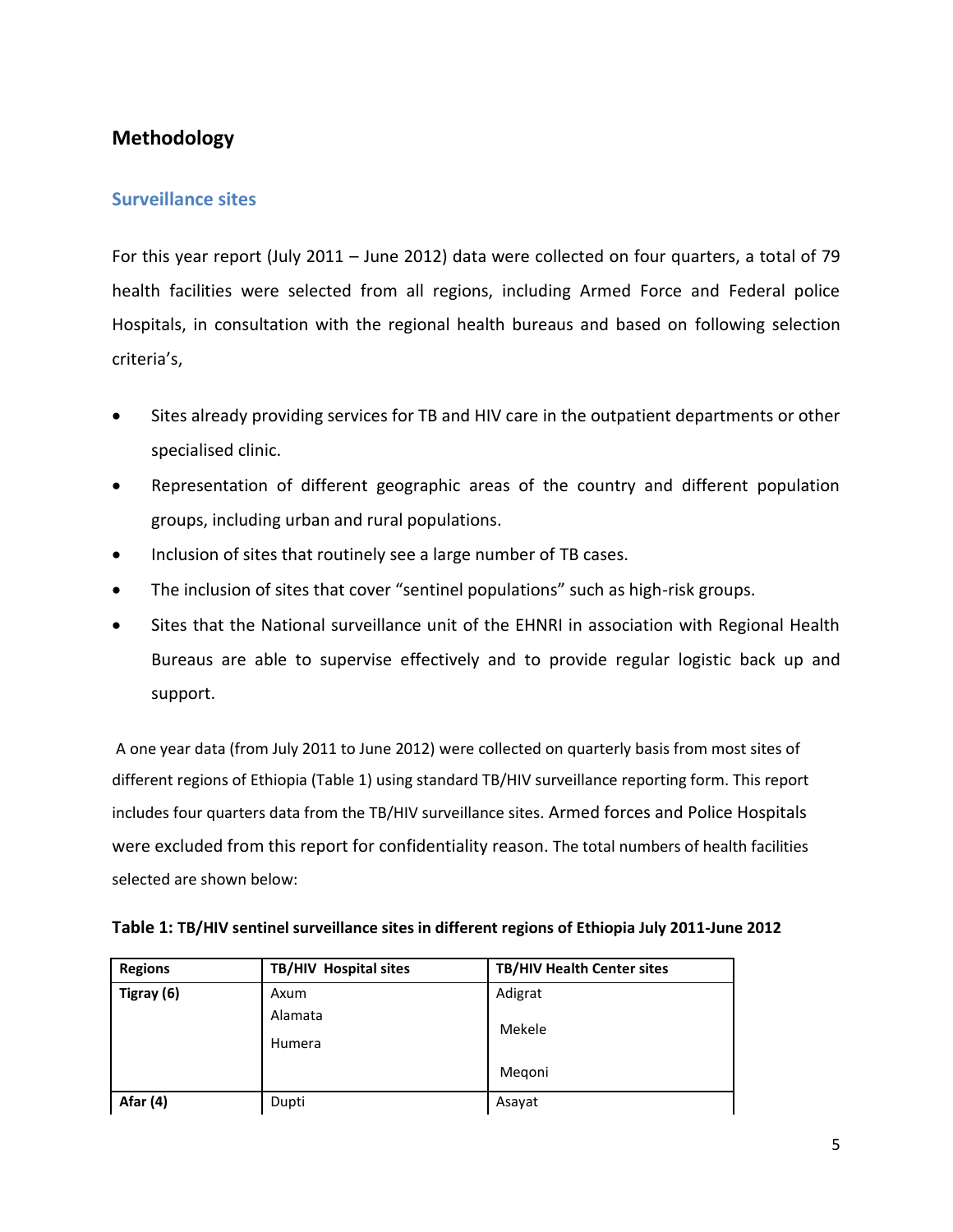|                          |                 | Awash        |
|--------------------------|-----------------|--------------|
|                          |                 | Werer        |
| Amhara (12)              | Felegewot       | Woreta       |
|                          | Debremarkos     | Chagne       |
|                          | Dessie          | Kombolcha    |
|                          | D/Birhan        | Kemissie     |
|                          | Gonder          |              |
|                          | Metema          |              |
|                          | Debretabor      |              |
|                          | Woldia          |              |
| Oromia (16)              | Bisidimo        | Horomaya     |
|                          | Nekemet         | Holeta       |
|                          | Fiche           | Ziway        |
|                          | Adama           | Jimma        |
|                          | Shashamane      | Bedele       |
|                          | Ambo            | Arsi Robe    |
|                          | Chiro           | Agaro        |
|                          | Goba            | Moyale       |
| Somali(5)                | Karamara        | Aisha        |
|                          |                 |              |
|                          | Gode            | Togochale    |
|                          | Kebredahar      |              |
| <b>Benishangul Gumuz</b> | Assosa          | Bambasi      |
|                          | Pawi            | <b>Bulen</b> |
|                          |                 | Kamashi      |
| <b>SNNPR (10)</b>        | Mizan Aman      | Sodo         |
|                          | Arbaminch       | Teppi        |
|                          | Dilla           | Halaba       |
|                          | Yirgalem        | Aleta Wondo  |
|                          | <b>Butajira</b> |              |
|                          | Jinka           |              |
| Gambella (5)             | Gambella        | Metti        |
|                          |                 | Abobo        |
|                          |                 | Itang        |
|                          |                 | Pugndo       |
| Harari (2)               | Hiwot Fana      | Arategna     |
| Addis Ababa (5)          | Zewiditu        | Kolfe        |
|                          | Minilik         | Kirkos       |
|                          |                 | Gulele       |
| Dire Dawa (6)            | Dilchora        | Legehare     |
|                          |                 | Sabian HC    |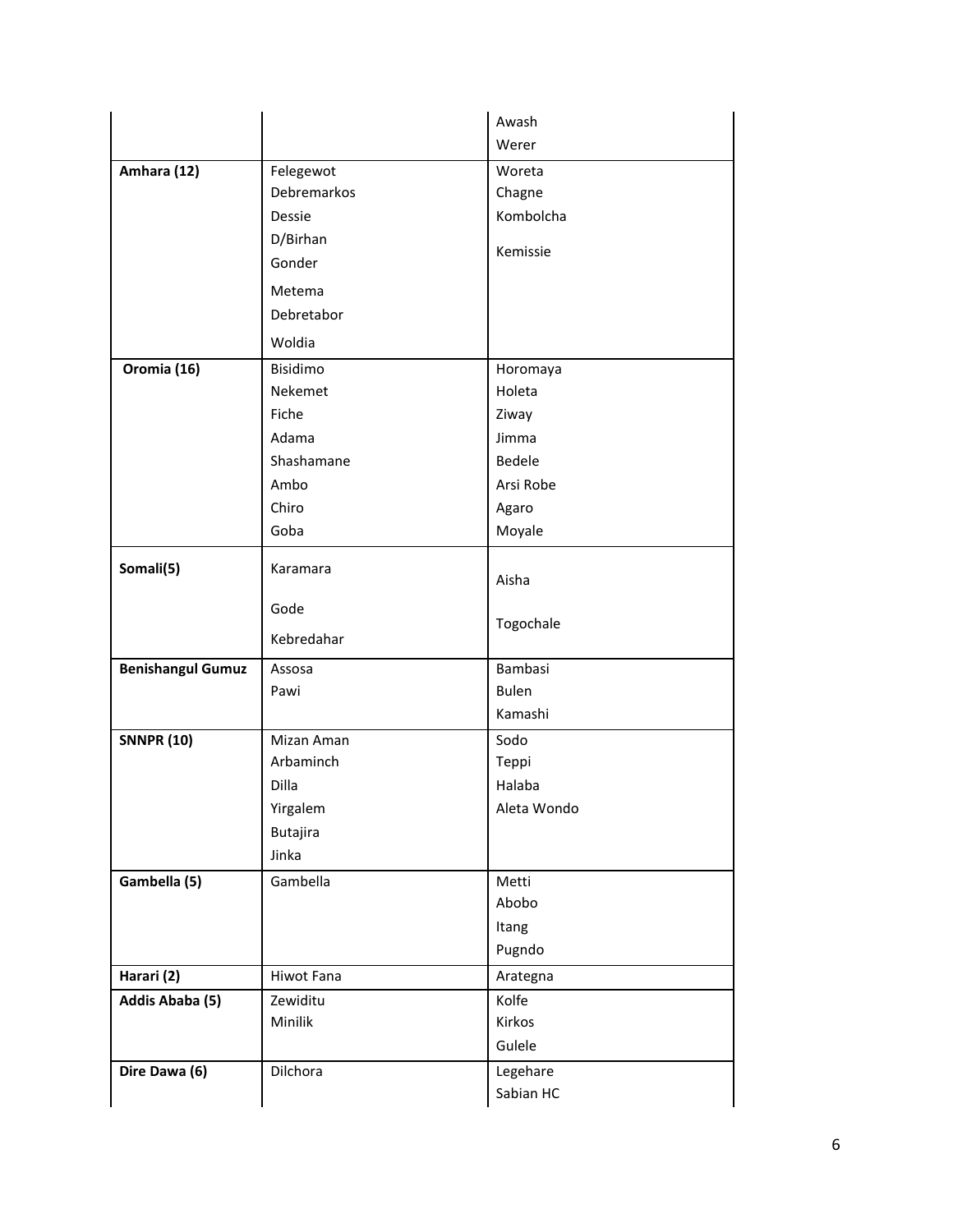|                    |                    | Melka Jebdu HC  |
|--------------------|--------------------|-----------------|
|                    |                    | Addis Ketema HC |
|                    |                    | Gende Kore HC   |
| Federal police (2) | Federal PH (A.A)   |                 |
|                    | Federal PH (Harar) |                 |
| Armed Force (1)    | AFGH               |                 |
| <b>Total (79)</b>  | 40                 | 39              |

## **Data Collection**

As part of their primary responsibility in the health facility, every health worker, working at the TB clinic routinely records patient data on the HMIS unit TB register; and in the same way the health care provider working in the ART follow up clinics (or the data clerk as appropriate), registers client information on the Pre-ART register. The assigned TB/HIV surveillance focal person, at the sentinel site, extracts the necessary information from both registers and fills out the TB/HIV surveillance reporting form. The sentinel sites directly send the filled surveillance format quarterly to the regional health bureaus and the RHB surveillance unit sends the formats to the EHNRI within 15 days of end of every quarter, where data were entered, analyzed.

To standardize the TB/HIV surveillance system across all the sites a guideline is developed and circulated to all the regional health bureaus and surveillance sites. Moreover, a Training of Trainers was organized in two rounds for all the TB/HIV focal persons, and surveillance officers at Regional and federal level to create a common understanding on the TB/HIV surveillance system. Subsequently, a cascaded training was also provided for all sentinel site TB unit and ART unit staff, with the objective of introducing the TB/HIV surveillance guideline with focus on the surveillance rationale, the surveillance reporting format and data flow.

# **Reported TB/HIV collaborative indicators**

The Sentinel surveillance sites reported on all the 7 core TB/HIV indicators using the surveillance format (i.e. report additional 5 indicators other than those required by the HMIS from 1-7 below).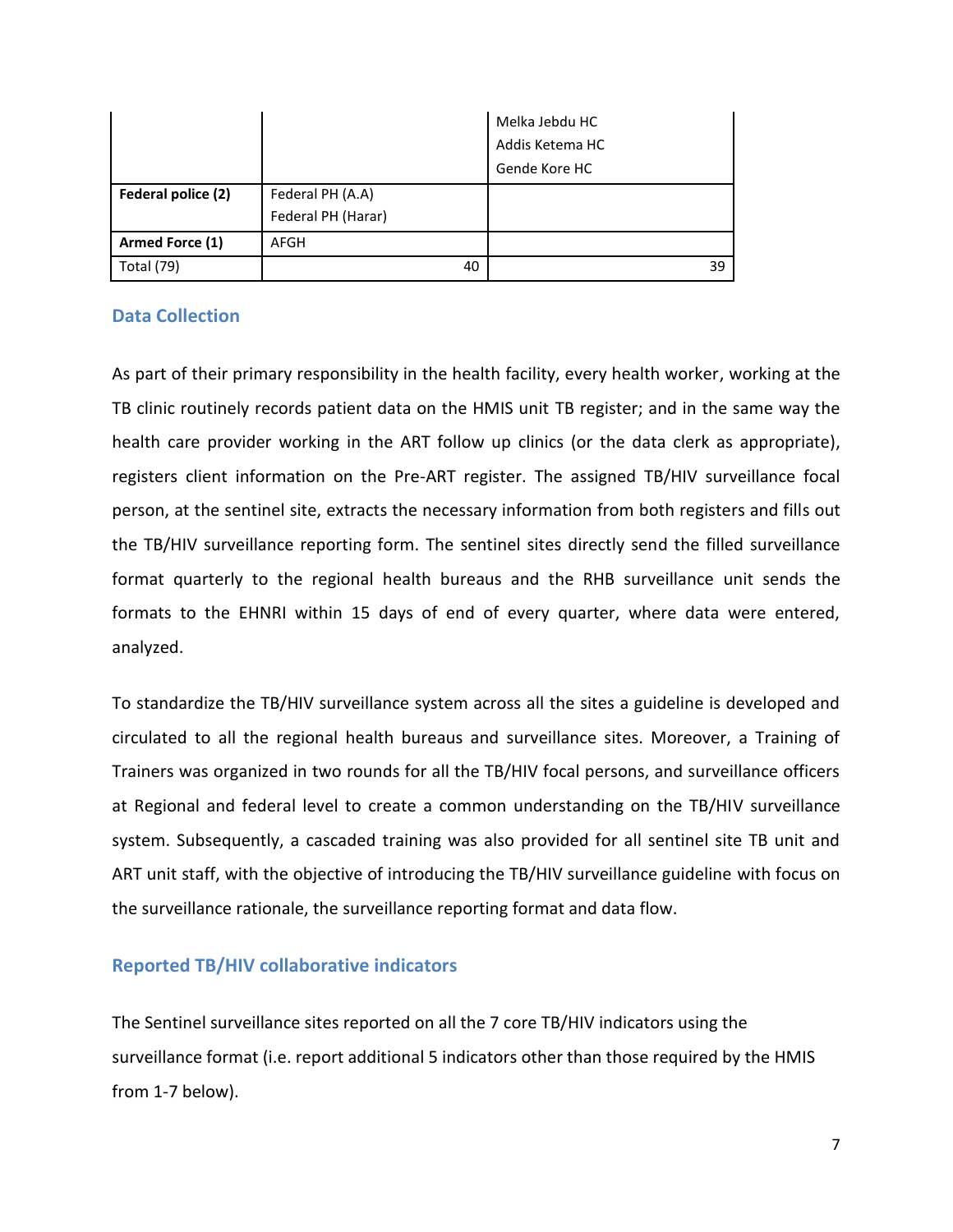- 1) **TB Screening for HIV** : Screened for TB symptoms out of Newly enrolled for HIV care in the quarter
- 2) **Active TB among HIV Positives:** New TB cases diagnosed out of HIV positives screened for TB symptoms (TB suspected HIV Positive cases)
- 3) **Isoniazid Preventive Therapy (IPT) for eligible HIV positives:** Given INH Preventive Therapy out of Newly enrolled HIV positives in the quarter (excluding those with active TB)
- 4) **HIV testing for TB patients:** Tested for HIV out of New and all TB cases registered in the quarter
- 5) **HIV Positives among TB Patients**: HIV-positive: out of new and all TB patients tested for HIV.
- 6) **Cotrimoxazole Prophylaxis Treatment (CPT) for TB/HIV patients**: Receive (at least one dose of) co-trimoxazole preventive therapy (CPT) during their TB treatment out of New HIV Positives registered in the quarter.
- 7) **ART for TB/HIV patients**: Started on ART or continue previously initiated ART, during or at the end of TB treatment out of HIV positives,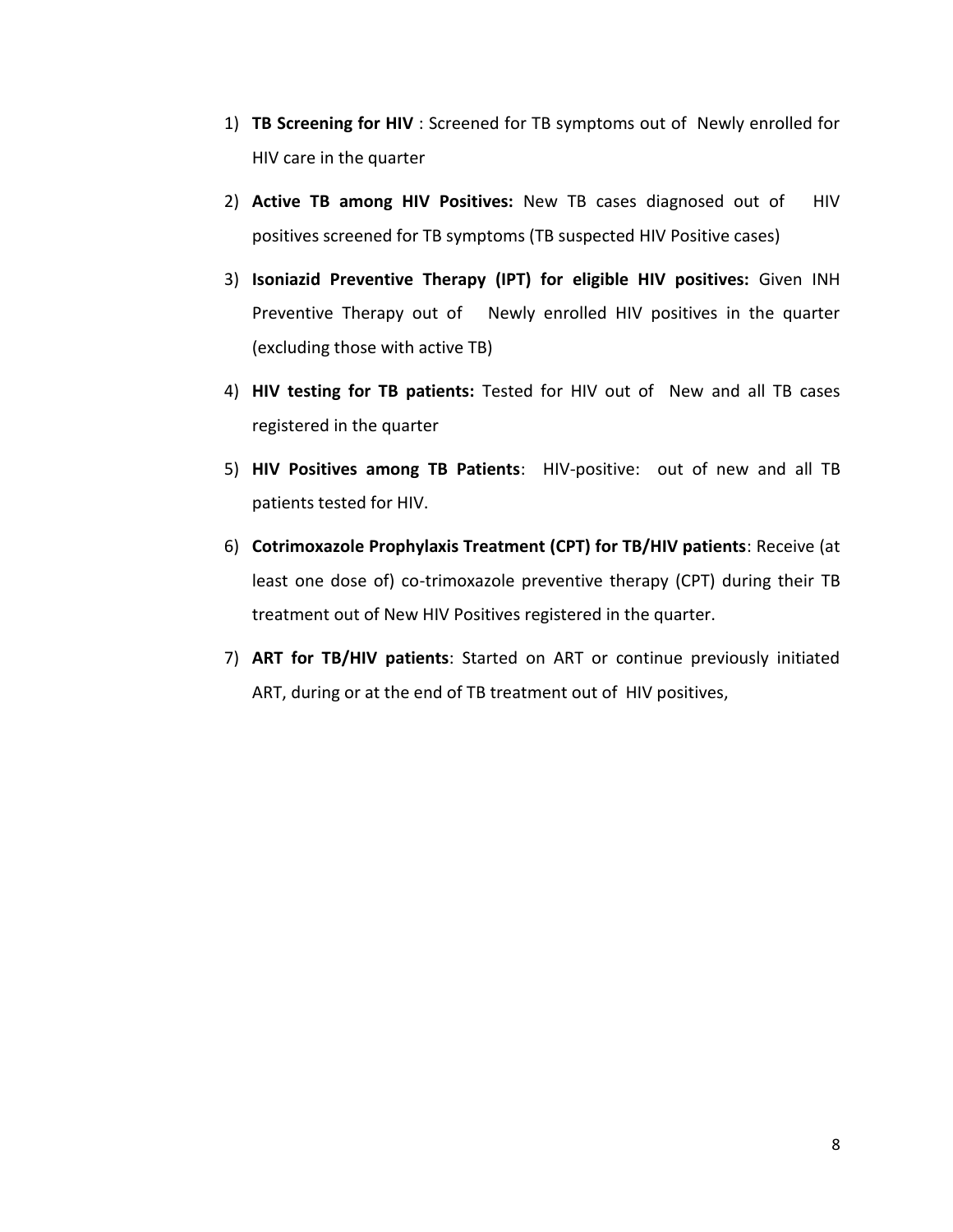## **Results and Discussion**

Out of the 79 selected TB/HIV sentinel sites one year report was obtained on quarterly basis from 56(89.1%) sentinel sites starting from July 2011 to June 2012. Of the selected surveillance sites 56 of them (23 hospitals and 36 health center) provided the full data on quarterly basis.

#### 1. **TB Screening for HIV Positive individuals**

This is a process indicator for an activity intended to reduce the impact of TB among people living with HIV. TB status assessment identifies HIV-positive clients who show no evidence of active TB by symptom screening and would benefit from treatment with isoniazid for latent TB infection. It reveals the extent of implementation of the recommendation that people living with HIV be at least screened for TB at the HIV diagnosis/enrollment in care and at most at every follow-up visits. In this surveillance we used the baseline TB screening status as a proxy measure since it is the only available information on the registers we used. Follow up visit screening would have given information on the quality of TB screening and care for HIV positives. However, the current pre ART/ART registers capture only the baseline TB screening.

Out of the total 14,797 newly enrolled in HIV pre-ART care, the majority 13,672 (92.4%) of them were screened for TB at initial visit. This screening has shown an increase from the pilot phase report (82.5%).The screening rate shows regional variation, ranging from 71.1% in SNNPR to 99.7% in Tigray and Somali. The graph below shows the number of clients screened for TB in different regions. This finding shows that the percentage is in line with the Global plan to stop TB which is 100% screening for all HIV positive patients.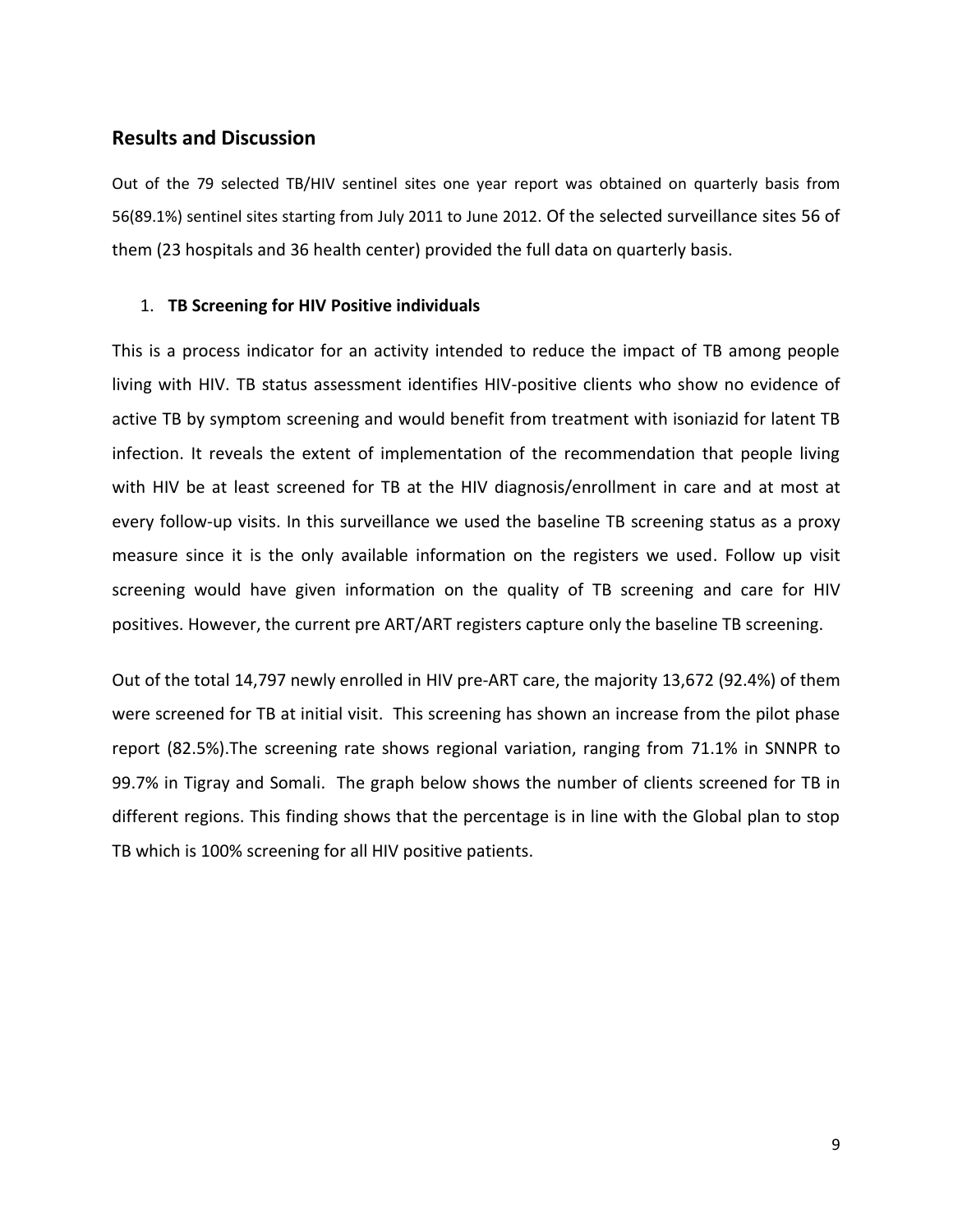

**Figure 1: Number of clients screened for TB among newly enrolled for HIV care by Region July 2011 to June 2012.**

#### **2. Active TB among HIV Positives**

This indicator measures the burden of known TB co-morbidity among people in HIV care. This indicator is important for demonstrating the intensified TB Case finding effort as part of the TB/HIV collaborative activities thereby reducing the burden of TB in people living with HIV and their communities and contributing to the overall TB case-detection at national level. It may be used in drug supply planning for ART drug substitution in people treated for TB.

Of the total HIV positive clients, who were screened for TB at initial visit, active TB was detected on 7.8% of them, the active TB prevalence after enrollment in HIV care ranges from 1.7% in Tigray to 17.7% in SNNPR. The graph below shows the proportion of TB cases detected out of the total screened HIV positive clients by region.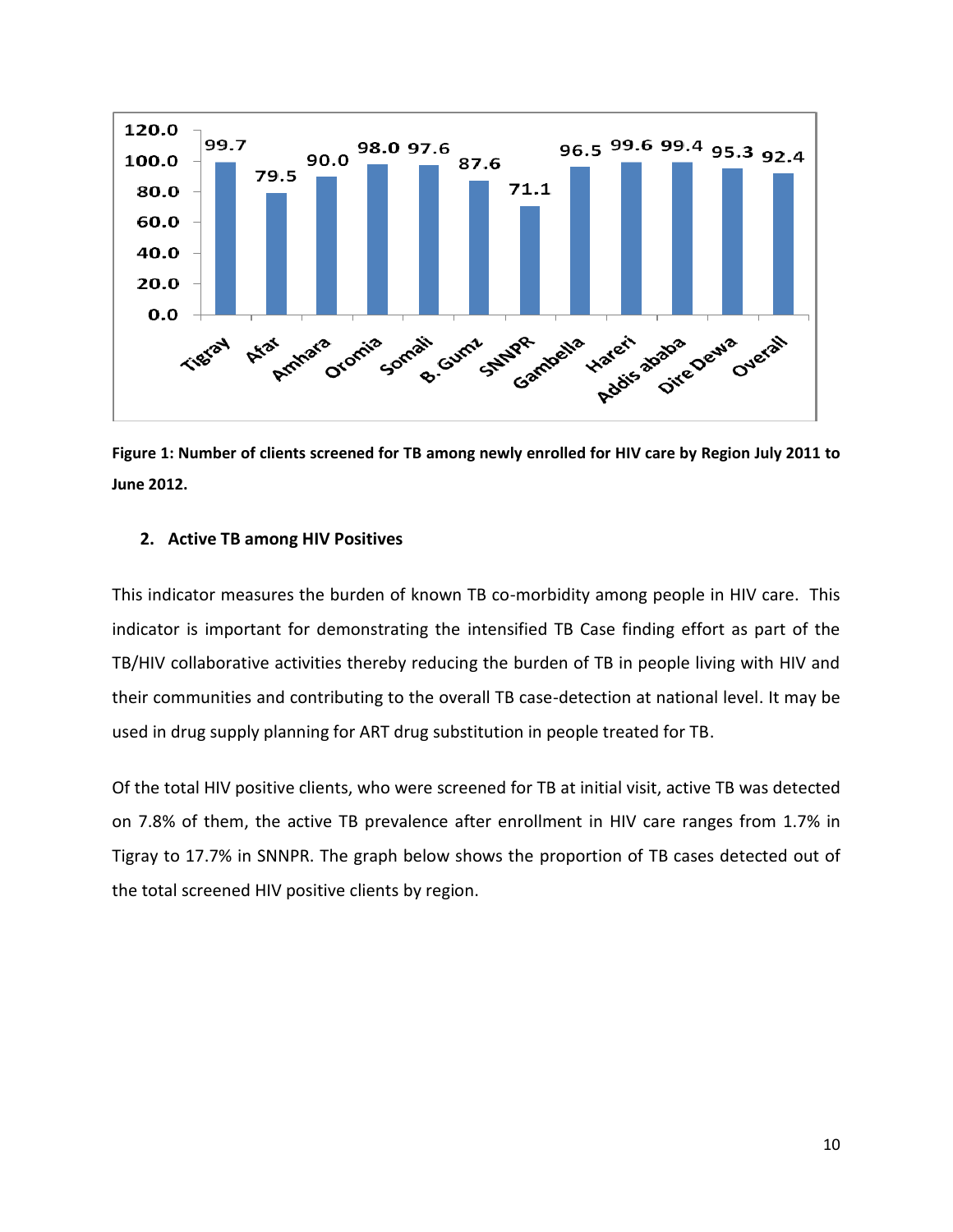

**Figure 2: Number of active TB cases detected among HIV positives by Region July 2011 to June 2012.**

#### **3. Isoniazid Prophylaxis Treatment (IPT) for eligible HIV positives**

This indicator measures TB/HIV program effort to ensure that eligible HIV-positive individuals [defined for the surveillance purpose as HIV positive persons in care not found to have active TB by the baseline screen] are receiving treatment for latent TB infection (INH Preventive Therapy/IPT) to reduce the incidence of TB in people living with HIV. The Ethiopian TB/HIV implementation guideline recommends that HIV-positive individuals should be screened for TB (14). Those who are found to have no evidence of active TB will be offered IPT. All clients receiving at least the first monthly dose of INH should be recorded and reported.

This surveillance revealed that, out of the total clients newly enrolled in HIV care, for which active TB was ruled, only 18.2% of them received IPT. The figure ranges from 8.9% in Amhara to 66.3% in Somali. The graph below shows the IPT provision status by Region.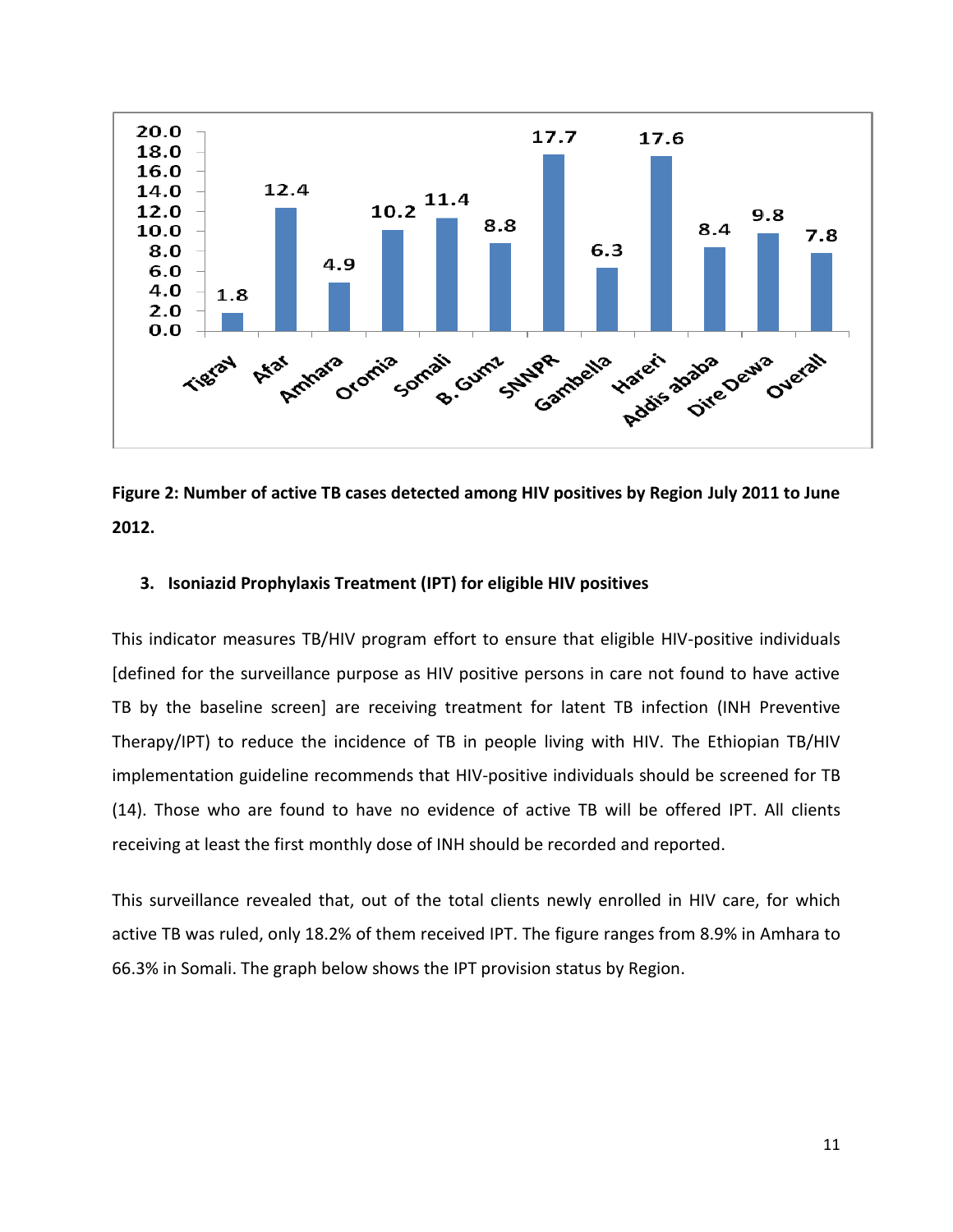

**Figure 3: IPT provision status for newly enrolled HIV positives by Region from July 2011 to June 2012.**

#### **4. HIV testing and counseling for TB patients**

This indicator measures the TB/HIV program effort in offering routine Provider Initiated HIV Counseling and testing service (PITC) to all TB patients. The national TB/HIV implementation guideline recommends offering routine HIV testing for all TB patients (13). TB clinics are the commonest entry points to HIV care and treatment services at health facilities. Routine HIV testing of TB patients is a high yield intervention enabling early identification of co-infected cases and linkage to comprehensive HIV prevention, treatment, and care and support services. Trends over time demonstrate progress towards achieving national and international targets. This indicator measures the ability of HIV and TB services to ensure that the HIV status of all TB patients registered for DOT is known. A high proportion of TB patients knowing their status provide a sufficiently robust estimate of the true HIV prevalence among TB patients for surveillance purposes (1). It also forms the basis for more in-depth prevention efforts (e.g. condoms, partner testing).

This surveillance has revealed that, out of the total 15,912 TB patients, registered for TB DOT treatment during the reporting period, 13,684 (86%) of them were screened for HIV. This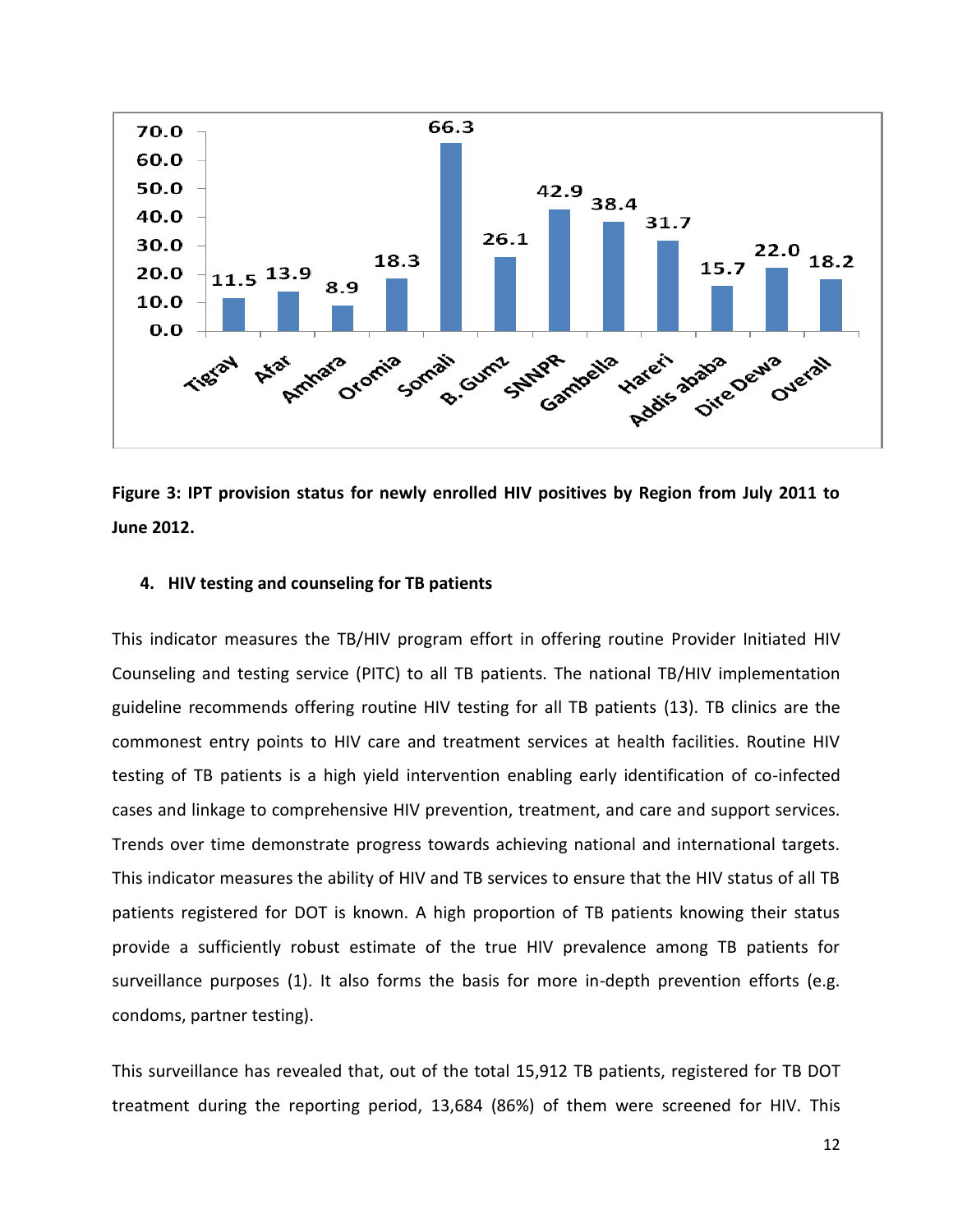percentage is in line with the Global Plan to Stop TB which is to screen 85% of the TB patients to be screened for HIV. The HIV screening figure varies from one sentinel site to another.



**Figure 4: Number of TB patients screened for HIV by Region from July 2011 to June 2012.**

#### **5. HIV Positives among TB Patients**

This indicator assesses the prevalence of HIV among TB patients. This defines an important population for specific interventions aimed at reducing the burden of HIV among TB patients and their communities, such as CPT and ART. It will also be used as the denominator for indicators that measure the uptake of these interventions. Measuring the proportion of HIVpositive TB patients gives important information for targeting of resources, strategic planning of activities, and monitoring the effectiveness of HIV prevention, care and treatment interventions over time. Of the total TB patients registered during the reporting period, who were screened for HIV, 20% of them were positive for HIV. The figure on this indicator is higher than the one reported on the WHO Global TB 2012 report for Ethiopia (8% in 2003EC and close to 10% in 2004EC) (16). This could be because the Surveillance sites are selected by convenience and mostly from urban areas hence may reflect the epidemiology of more of the urban population whereas the national report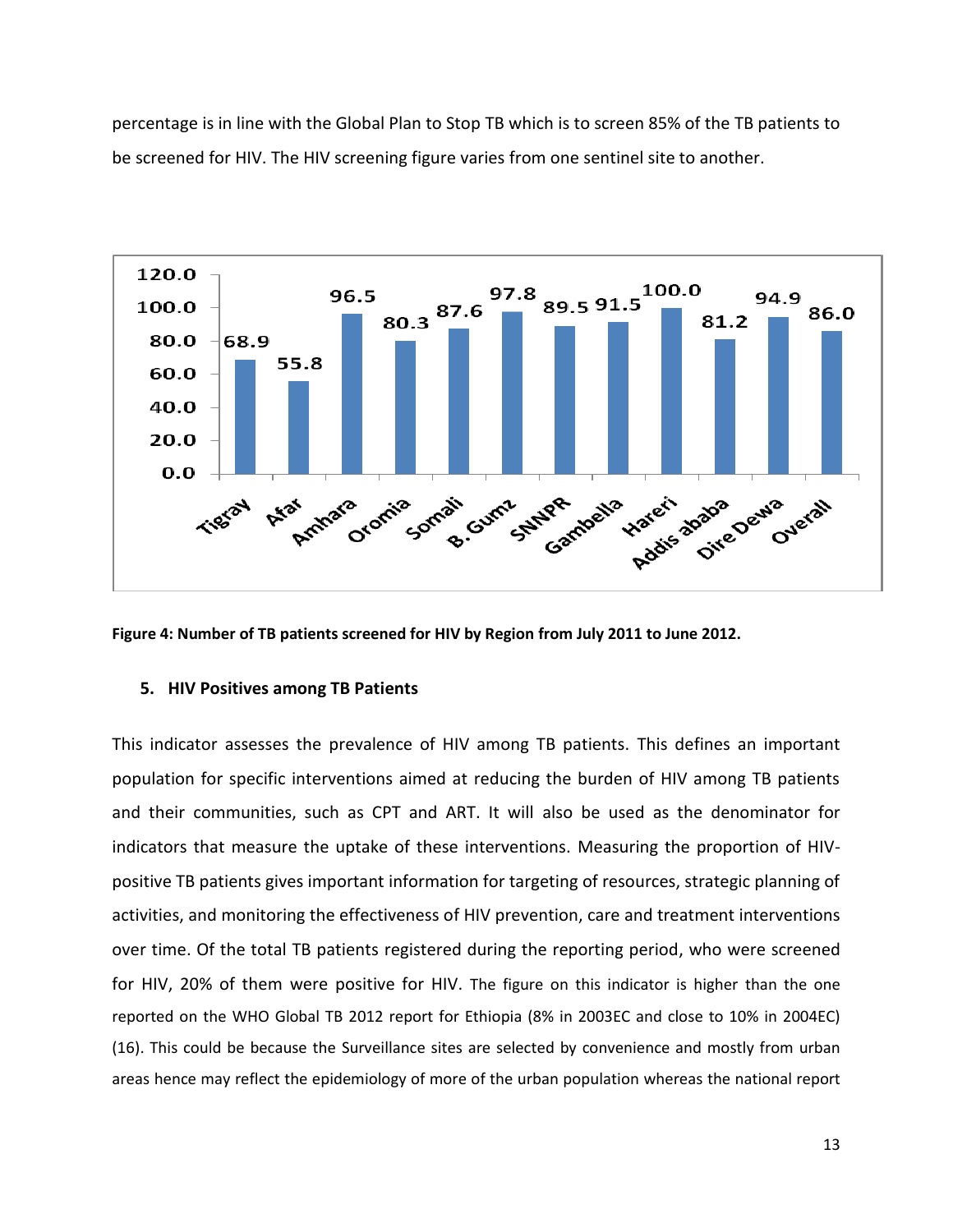is covering both urban and rural and may reflect the true national picture. Furthermore the number of hospitals included in the surveillance are higher proportionally compared to the other sites reporting to the national level, hospitals are mostly seeing seriously ill referral cases, TB cases posing diagnostic complexity e.g. smear negative and extra-pulmonary TB which are more common manifestations in HIV positive cases. As shown on graph 5, The HIV prevalence per region ranges from 4.8% in Harari to 30.6% in Addis Ababa.



**Figure 5: HIV prevalence among all TB patients by Region from July 2011 to June 2012.**

#### **6. Cotrimoxazole Prophylaxis treatment for TB/HIV patients**

This indicator helps to monitor commitment and capacity of programmes to provide CPT to TB/HIV co infected patients. The national TB/HIV implementation guideline recommends provision of CPT to all TB/HIV co-infected individuals irrespective of CD4 status. It is important for programs to know the proportion of HIV-positive TB patients who receive this potentially lifesaving therapy. The use in the definition– that patients be given at least one dose of CPT – is intended to capture all patients who have been assessed and started on treatment. However, It does not imply that one dose of CPT is sufficient. As shown on the graph below, the average CPT uptake is 75.6%, ranging from 61.5% in Tigray to 97.4% in Oromia.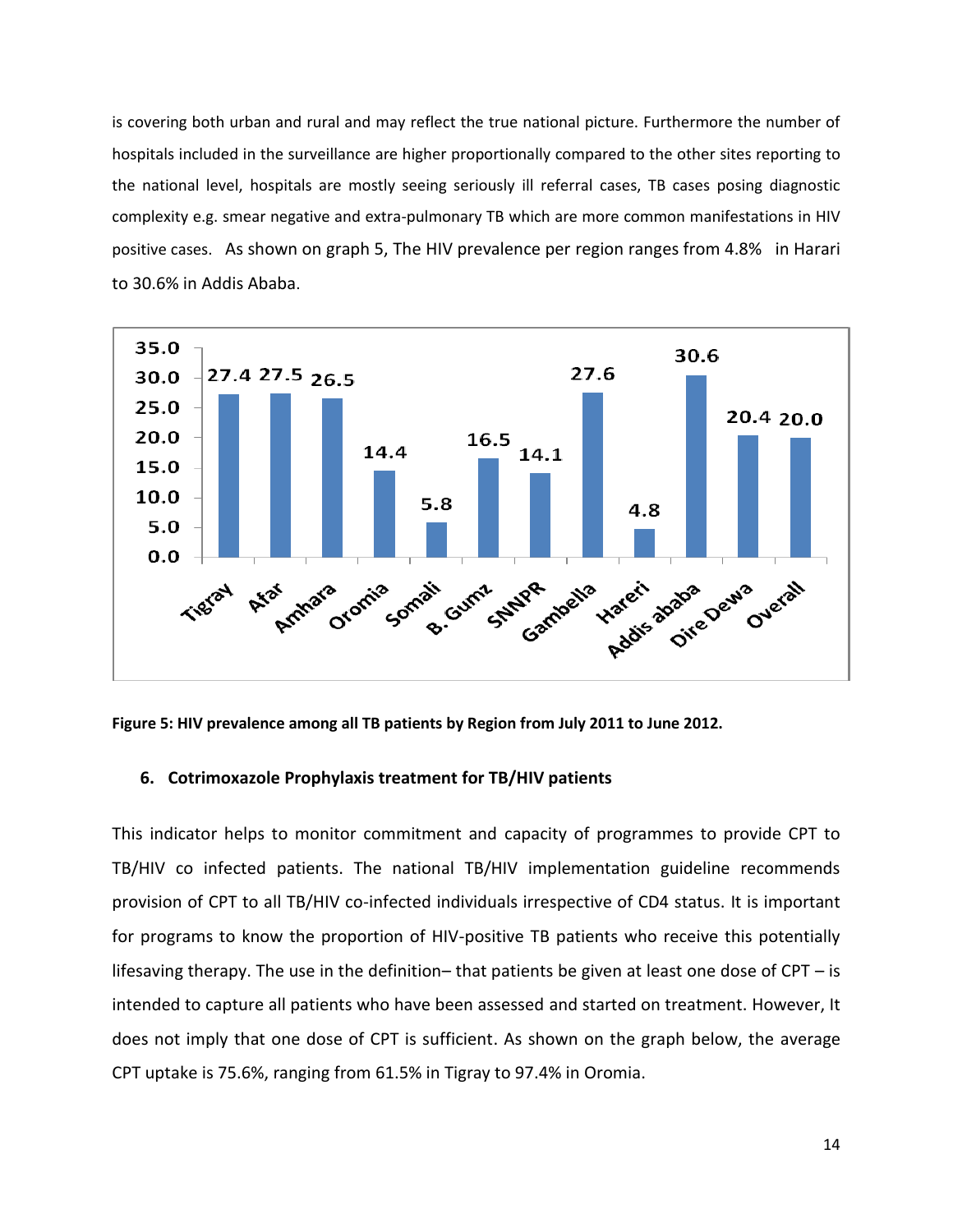

**Figure 6: Average CPT Uptake for TB/HIV co-infected patients by Region from July 2011 to June 2012.**

#### **7. ART for TB/HIV coinfected patients**

This is an outcome indicator to measure commitment and capacity of TB services to ensure that HIV-positive TB patients are able to access ART. The national TB/HIV implementation guideline recommends provision of ART for TB/HIV co-infected individuals if they are WHO clinical stage IV or CD4<350/mm<sup>3</sup>. Documentation of whether or not TB patients are started on ART is important not only for program management but also for individual patient care. TB program personnel need to be aware of a TB patient starting on ART so that they can manage drug reactions and interactions appropriately. It also measures the degree to which ART has become a component of the package of care offered to HIV-positive TB patients. It also provides a measure for the accessibility of ART to HIV-positive TB patients, drug availability, the degree to which health-care providers encourage ART as a part of routine care, and the success of TB and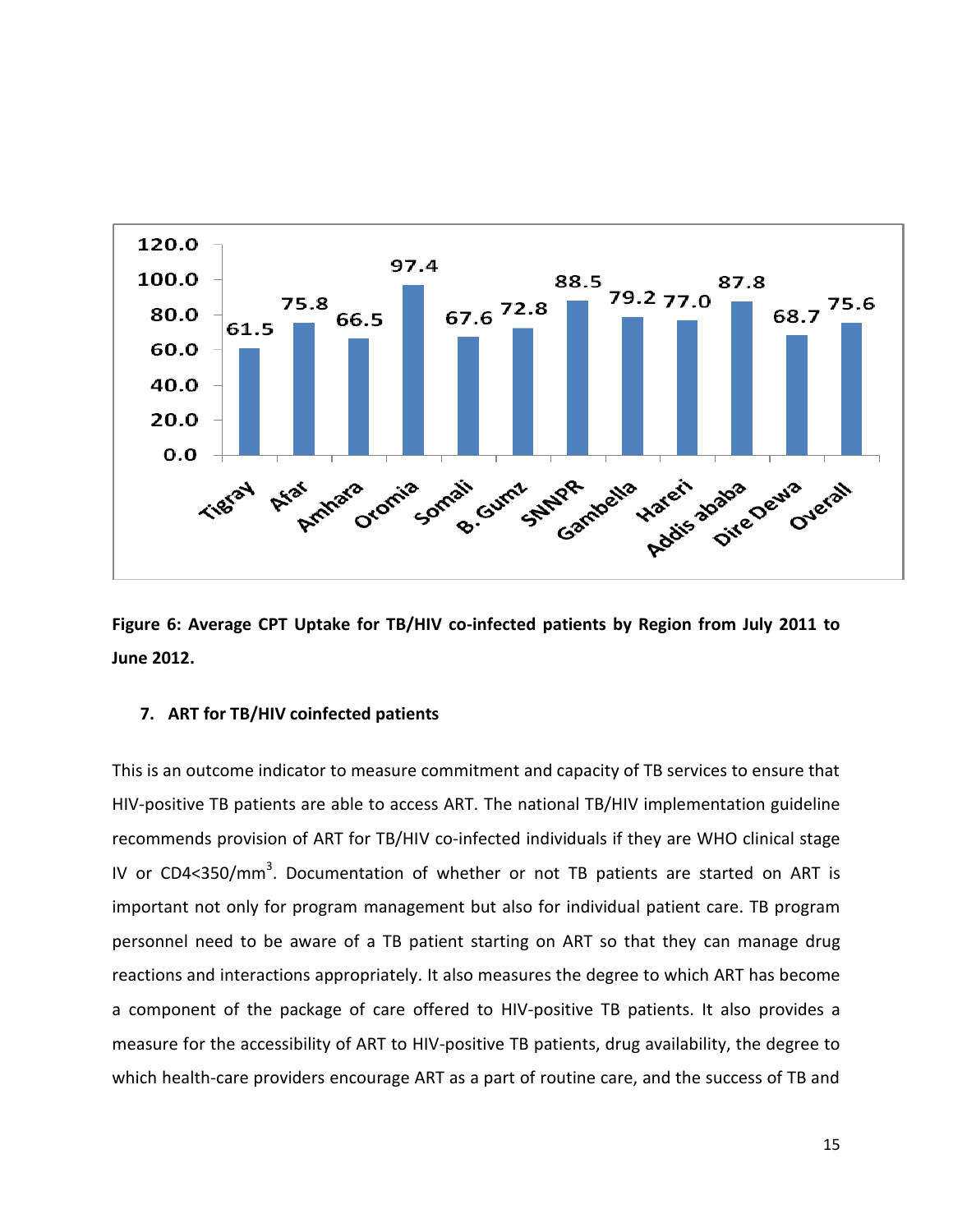ART health services in referring, managing and tracking registered TB patients eligible for ART (i.e. the strength of the referral process).

The surveillance has showed those most are above 50% of TB/HIV co-infected patients, ranging from 14.8% in Harrare to72.7% in Somali, have started or continued the previously initiated ART during the course of their TB treatment. See below for ART coverage by Region.



**Figure 7: ART coverage for TB/HIV co-infected patients by Region from July 2011 to June 2012.**

#### **Limitations**

This surveillance system captures TB/HIV data from selected health facilities which do not assume neither Regional nor national representativeness, therefore care should be taken not to generalize this surveillance findings to respective regional or national TB/HIV program performance. However, after evaluating the pilot outcome, by addressing the identified limitations at central, regional and site level, EHNRI has scaled-up the surveillance to 79 health facilities in the country and of which 56 of them successfully reported. The number of sentinel sites will be increased progressively until we adequately represent Regions and ultimately to be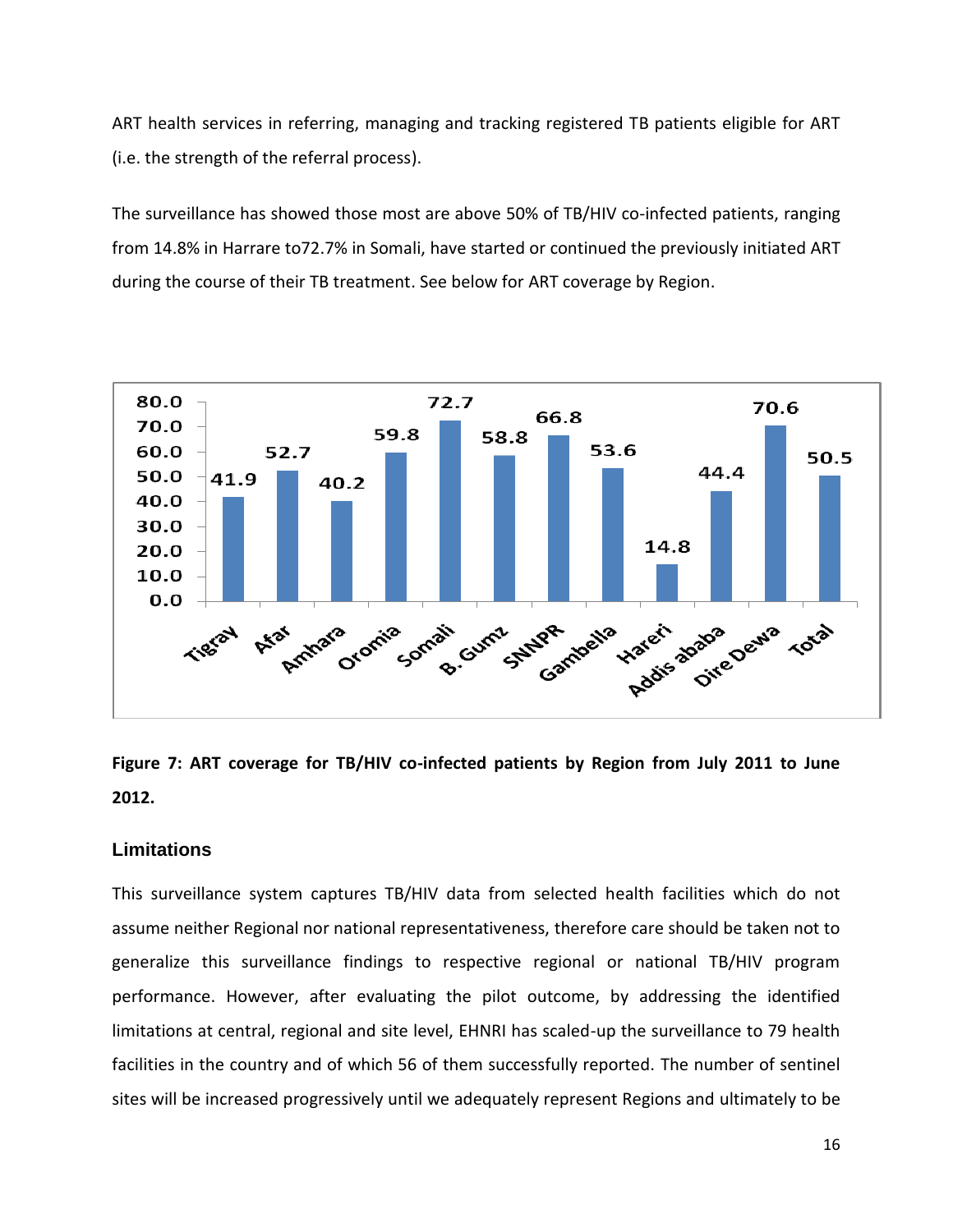able to infer the findings to the nation. Additionally, there is delay to send the reports from regions to EHNRI.

#### **Conclusion and recommendation**

- TB status assessment among people living with HIV, followed by prompt diagnosis and treatment, increases the chances of survival, improves quality of life, and reduces transmission of TB in the community. This surveillance revealed around 92% performance on this indicator. Though the figure shows that majority of PLWHA are being screened for TB at initial visit , Programs should aim for a higher target for this indicator (close to 100%) but should interpret it in conjunction with the values of indicators 2 and 3, to ensure that appropriate action follows the screening process. A low value will demonstrate that– the objective of programs to reduce the burden of TB among people living with HIV  $-$  is unlikely to be met. The 7.8% TB prevalence in the reporting period would be different if the screening achievement was high, since the TB prevalence percentage is highly dependent on the denominator; i.e. the performance with TB screening intervention. Nonetheless, it can serve as a proxy indicator for assessing the burden of TB among HIV positive clients receiving care. Subsequent visit TB screening needs to be captured to better evaluate the quality of the TB/HIV care services.
- Regarding the IPT uptake for eligible HIV positives, the average performance is found to be only 18%, which is a very low figure. To include individuals who are given at least one dose is relatively easy, even in resource-limited settings. This information is the minimum necessary to ensure that IPT is being offered to HIV-positive individuals without evidence of active TB even though it is not appropriate for monitoring adherence status or treatment completion. Most programs would reasonably aim to provide IPT to more than 60% of eligible clients. Programs should work more in promoting IPT uptake to reduce the incidence of TB disease among people living with HIV. In addition, more data on adherence or completion needs to be captured to have a complete understanding of the performance on this indicator.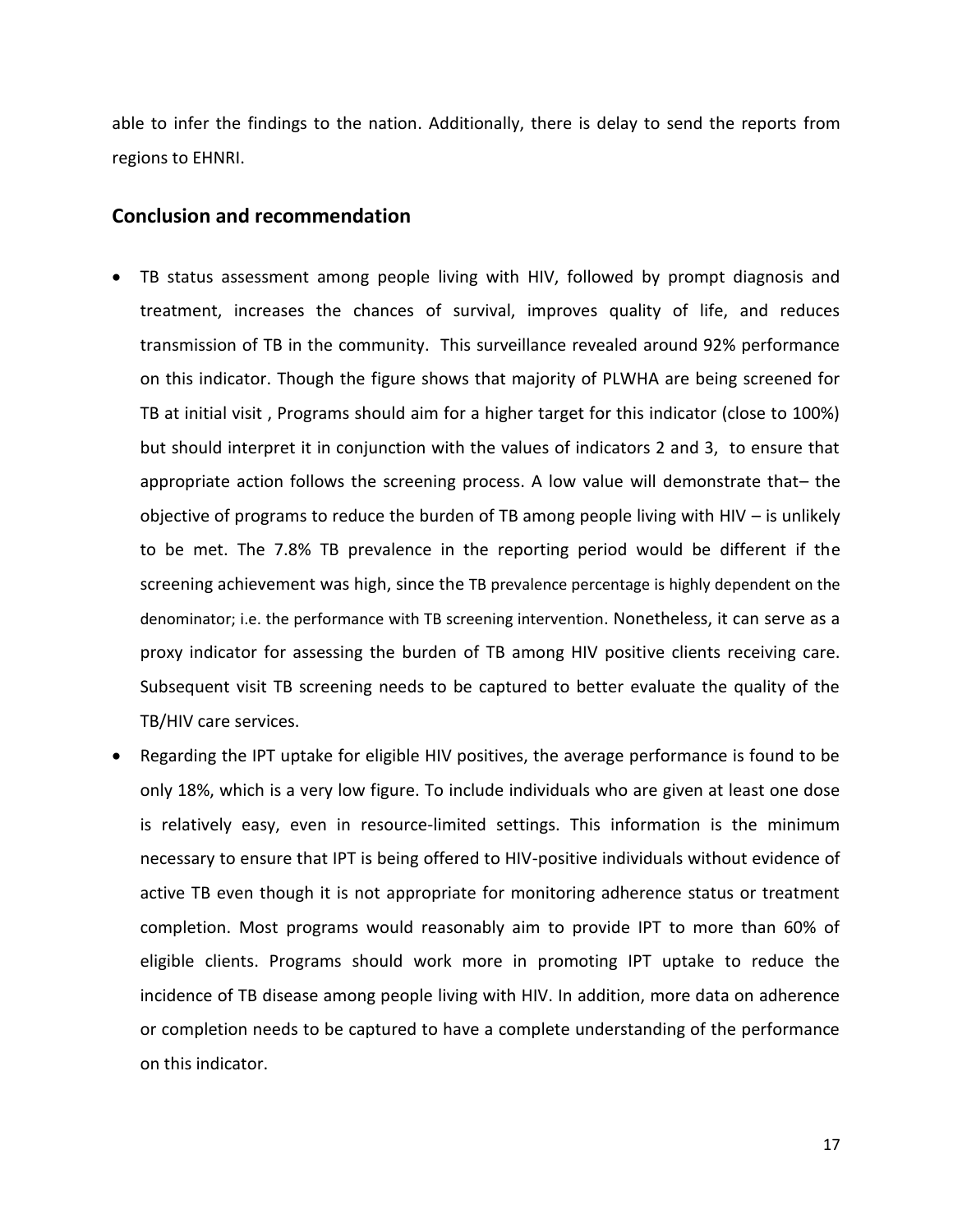- Above 85% of TB patients were found to have a documented HIV status showing a good uptake of HIV testing at TB treatment sites –and thus early detection of HIV. This indicator together with the CPT and ART status indicators will provide a good picture about the extent of linkage of HIV co-infected TB patients to HIV care and treatment services, as this is one measure of quality of TB/HIV care. According to the Global plan to stop TB, by mid-2010 there were 55 countries which >75% of the TB patients tested for HIV showing that the plan can be reached by 2015 (15).
- The average HIV prevalence among TB patients is found to be 20%, this indicator showed marked regional and site level variation. This figure should be interpreted together with indicator 4, in this surveillance since a good proportion of TB patients (85%) undergo HIV testing; the value of the indicator is expected to provide a robust estimate of true HIV prevalence among TB patients. This should be cautiously interpreted since it may not show the actual HIV prevalence situation in the general population. A high value compared to the national average may suggest that true HIV prevalence among TB patients is higher in that particular area or that only patients with a higher risk of HIV infection are encouraged to have a test. Any variation from expected results should prompt further investigation and may back up surveillance data on HIV prevalence in the general population obtained from other sources.
- The average CPT uptake is found to be about 75%. This indicator measures the degree to which TB services are able to ensure that HIV-positive TB patients receive CPT. It will not provide information on when CPT is started during TB treatment or on adherence to treatment. According to Implementation Guideline for TB/HIV Collaborative Activities in Ethiopia, All HIV co-infected TB patients receiving CPT should be registered on Unit TB register and Pre ART/ART Register. Furthermore the report also shows, the percentage of HIV-positive TB patients who were started on co-trimoxazole preventive therapy (CPT) has reached 75%, which shows that the data found from the surveillance sites is consistent with the Global plan to stop TB. However programs should work towards increasing the CPT uptake close to 100% to bring a reduction on morbidity and mortality among HIV-positive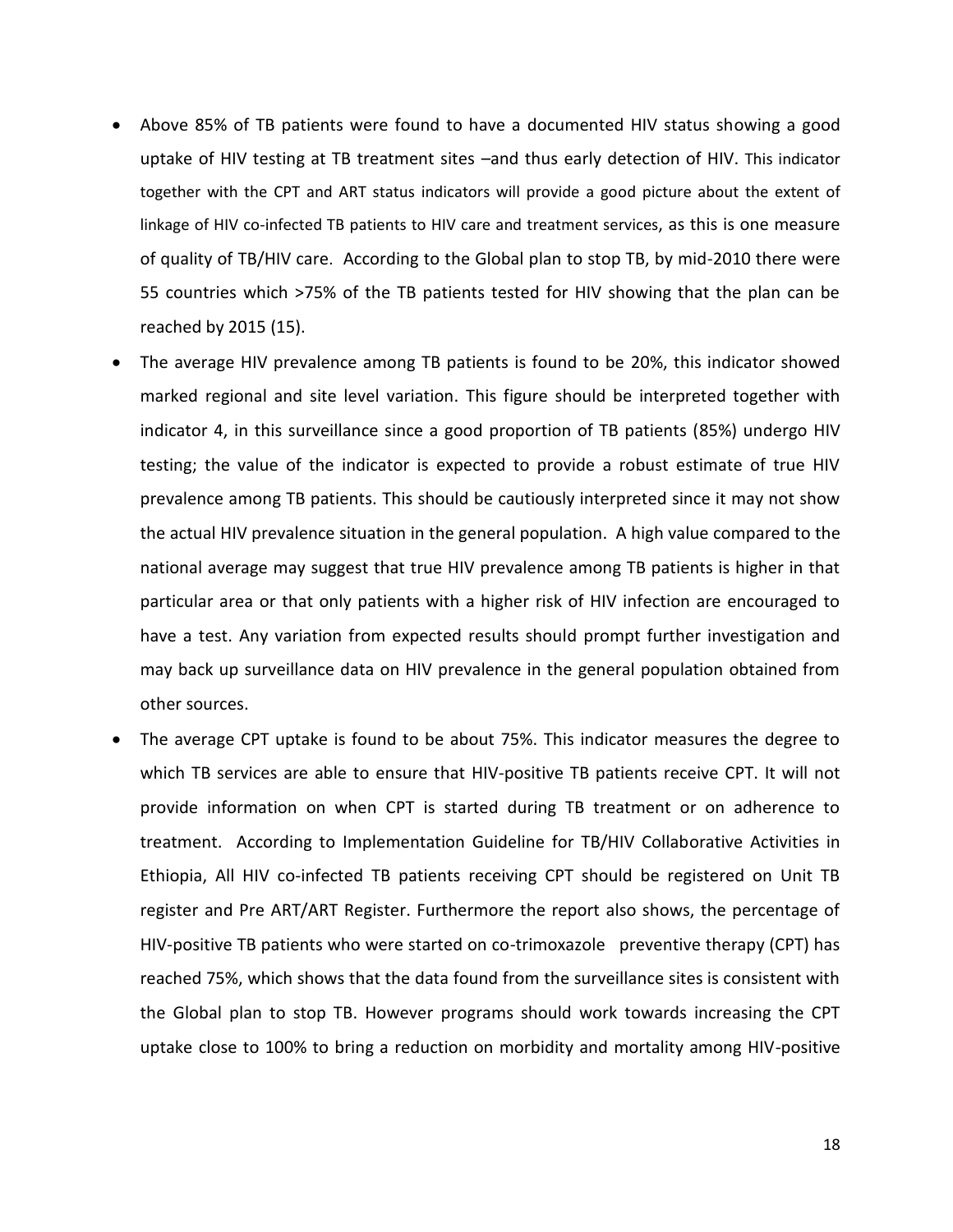TB patients. Moreover there is a need to assess the adherence of patients on CPT to have a complete picture about the situation.

- According to the Ethiopian national implementation guideline, only HIV co-infected TB patients individuals whose CD4 count is below 350/mm3 or having WHO stage IV disease are eligible for ART (14). According to program evaluation reports more than 80% of TB/HIV co-infected clients have CD4 count below 350 and thus would be eligible for ART. This surveillance showed that above 50% of TB/HIV co-infected patients have started or continued previously initiated ART during the course of their TB treatment. Recent evidences showed that ART improves treatment outcome of TB/HIV co-infected individuals reduce early mortality from HIV/TB co-infection, and reduce TB transmission when ART is initiated earlier in all individuals with TB and improved management of TB (1). Hence programs need to provide due attention to the quality of TB/HIV care and improve ART uptake as part of the TB/HIV co-management and as per the recommendation in the national guideline.
- This surveillance system doesn't show TB/HIV in age disaggregated data. The incidence of TB in HIV-infected children is 20 times higher than that of uninfected children, and there is high associated TB/HIV-related morbidity and mortality (1). Collaborative activities to reduce the burden of TB in HIV-infected children and treatment of HIV in children infected with TB are the same as for adults. Nevertheless, in monitoring these collaborative activities it is important to disaggregate by age into children (aged 0–14 years) and adults. Moreover registers need to be modified to capture DNA-PCR HIV test results of infants diagnosed with TB to better assess the quality of pediatric TB/HIV care and measure the overall HIV prevalence among pediatric TB patients.
- In addition, this surveillance does not indicate the type of tuberculosis among TB/HIV co infected patients. This could also affect the ART coverage (indicator 6) as the enrollment to ART may depend on the type of tuberculosis. This information would be of help to inform the TB/HIV collaborative programs so as to design appropriate interventions to improve the quality of care and reduce mortality among TB and HIV patients.